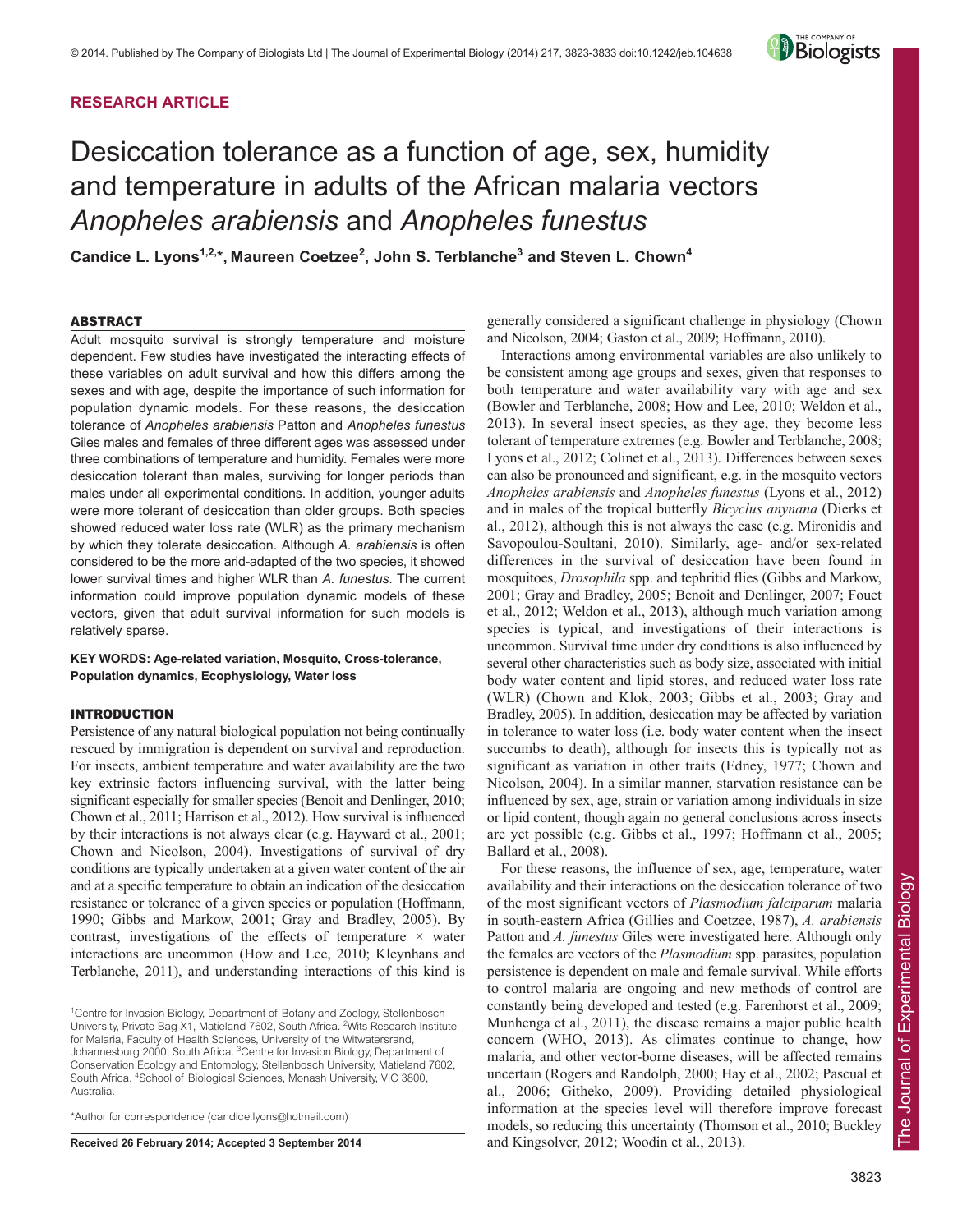# **Table 1. Results from a generalized linear model with quasipoisson distribution of errors (to correct for overdispersion) and log link function for desiccation tolerance (time) as a function of mass, sex, RH, temperature and age for** *Anopheles funestus* **and** *Anopheles arabiensis*

| A. funestus<br>2.4484<br>0.095<br>25.77<br>Intercept<br>< 0.0005<br>5.69<br>Mass<br>0.5347<br>0.0938<br>< 0.0005<br>$-0.5472$<br>0.1759<br>$-3.11$<br>0.002<br>Sex (male)<br>RH L<br>1.0679<br>24.49<br>< 0.0005<br>0.0436<br>RH Q<br>$-0.0282$<br>0.0399<br>$-0.71$<br>0.4804<br>Temperature L<br>$-0.3116$<br>0.0438<br>$-7.12$<br>< 0.0005<br>$-3.22$<br>Temperature Q<br>$-0.1268$<br>0.0394<br>0.0013<br>$-6.75$<br>Age L<br>$-0.2862$<br>0.0424<br>< 0.0005<br>0.0464<br>0.0404<br>1.15<br>0.2513<br>Age Q<br>1.15<br>Mass $\times$ sex (male)<br>0.3319<br>0.2894<br>0.2517<br>Sex (male) × RH L<br>0.0342<br>0.0749<br>0.46<br>0.6481<br>$-0.1587$<br>0.0655<br>$-2.42$<br>0.0156<br>Sex (male) $\times$ RH Q<br>0.79<br>0.0585<br>0.0739<br>0.4288<br>Sex (male) × temperature L<br>$-0.0281$<br>0.0661<br>$-0.43$<br>0.6709<br>Sex (male) × temperature Q<br>$-0.59$<br>$-0.0483$<br>0.0808<br>0.5498<br>RH L × temperature L<br>0.2145<br>0.0705<br>3.04<br>0.0024<br>$RH Q \times$ temperature L<br>6.65<br>0.4612<br>0.0693<br>< 0.0005<br>$RH L \times$ temperature Q<br>$-0.1698$<br>0.0654<br>$-2.59$<br>0.0096<br>$RH Q \times$ temperature Q<br>3.42<br>0.2674<br>0.0781<br>0.0006<br>$RHL \times age$ L<br>0.0469<br>0.0679<br>0.69<br>0.4899<br>$RH Q \times age L$<br>3.04<br>0.2196<br>0.0721<br>0.0024<br>$RH L \times age Q$<br>$RH Q \times age Q$<br>$-0.0806$<br>0.0676<br>$-1.19$<br>0.2332<br>0.0705<br>$-0.85$<br>0.3937<br>Sex (male) $\times$ age L<br>$-0.0602$<br>Sex (male) $\times$ age Q<br>$-0.0797$<br>0.0668<br>$-1.19$<br>0.2332<br>2.15<br>0.0739<br>0.0316<br>Temperature $L \times age L$<br>0.1592<br>$-3.3$<br>Temperature Q × age L<br>$-0.2167$<br>0.0657<br>0.001<br>0.48<br>Temperature $L \times age Q$<br>0.0337<br>0.071<br>0.6349<br>Temperature $Q \times age Q$<br>0.0648<br>$-0.28$<br>0.7825<br>$-0.0179$<br>1.01<br>Sex (male) × RH L × temperature L<br>0.138<br>0.1366<br>0.3124<br>$-3.83$<br>Sex (male) × RH Q × temperature L<br>0.1155<br>0.0001<br>$-0.4423$<br>$-0.1$<br>$-0.0122$<br>0.1179<br>0.9173<br>Sex (male) $\times$ RH L $\times$ temperature Q<br>0.22<br>0.0232<br>0.1074<br>0.829<br>Sex (male) $\times$ RH Q $\times$ temperature Q<br>$-1.7$<br>$-0.2214$<br>0.1302<br>0.0893<br>Sex (male) $\times$ RH L $\times$ age L<br>$-0.2087$<br>0.112<br>$-1.86$<br>0.0627<br>Sex (male) $\times$ RH Q $\times$ age L<br>$-0.1529$<br>0.1185<br>$-1.29$<br>0.1971<br>Sex (male) $\times$ RH L $\times$ age Q<br>0.4<br>0.6895<br>Sex (male) $\times$ RH Q $\times$ age Q<br>0.0436<br>0.1091<br>0.0538<br>0.1225<br>0.44<br>0.6609<br>RH L $\times$ temperature L $\times$ age L<br>0.2363<br>0.1004<br>2.35<br>0.0187<br>$RH Q \times$ temperature $L \times age L$<br>$-0.0627$<br>0.1016<br>$-0.62$<br>0.5369<br>RH L $\times$ temperature Q $\times$ age L<br>$-0.23$<br>$RH Q \times$ temperature $Q \times age L$<br>$-0.0208$<br>0.0912<br>0.8198<br>$-0.1393$<br>0.1098<br>$-1.27$<br>0.2047<br>RH L $\times$ temperature L $\times$ age Q<br>0.75<br>RH Q $\times$ temperature L $\times$ age Q<br>0.0733<br>0.0974<br>0.4514<br>0.2741<br>0.0965<br>2.84<br>0.0046<br>RH L $\times$ temperature Q $\times$ age Q<br>RH Q $\times$ temperature Q $\times$ age Q<br>$-0.0781$<br>0.0904<br>$-0.86$<br>0.3877<br>Sex (male) × temperature L × age L<br>0.2428<br>0.1023<br>2.37<br>0.0178<br>0.1289<br>1.27<br>Sex (male) × temperature Q × age L<br>0.1011<br>0.2028<br>Sex (male) $\times$ temperature L $\times$ age Q<br>0.0037<br>0.9716<br>0.1027<br>0.04<br>0.099<br>0.14<br>0.8872<br>Sex (male) × temperature Q × age Q<br>0.0141<br>A. arabiensis<br>2.0181<br>0.0794<br>25.421<br>< 0.0005<br>Intercept<br>Mass<br>0.3563<br>0.0395<br>9.028<br>< 0.0005<br>Sex (Male)<br>$-0.5591$<br>0.1642<br>$-3.41$<br>0.0007<br>RH L<br>0.9629<br>0.0349<br>27.52<br>< 0.0005<br>RH Q<br>0.0671<br>0.0329<br>2.035<br>0.0421<br>$-0.2679$<br>0.0353<br>$-7.59$<br>< 0.0005<br>Temperature L<br>Temperature Q<br>$-0.1592$<br>0.0342<br>$-4.66$<br>< 0.0005<br>$-0.1423$<br>0.0354<br>$-4.017$<br>< 0.0005<br>Age L<br>Age Q<br>$-0.1169$<br>0.0343<br>$-3.41$<br>0.0007<br>2.302<br>0.3387<br>0.1471<br>0.0215<br>Mass $\times$ sex (male)<br>Sex (male) × RH L<br>0.0795<br>0.059<br>1.348<br>0.178<br>$-2.374$<br>Sex (male) $\times$ RH Q<br>$-1.1311$<br>0.0552<br>0.01778<br>$-0.0207$<br>$-0.348$<br>0.7283<br>Sex (male) × temperature L<br>0.05947<br>Sex (male) × temperature Q<br>$-0.0539$<br>0.05601<br>$-0.963$<br>0.3357<br>3.936<br>RH L × temperature L<br>0.2673<br>0.0679<br>< 0.0005<br>$-0.312$<br>$RH Q \times$ temperature L<br>$-0.0183$<br>0.0587<br>0.755<br>0.3494<br>0.0573<br>6.102<br>< 0.0005<br>$RH L \times$ temperature Q<br>0.0446<br>$RH Q \times temperature Q$<br>0.05576<br>0.8<br>0.4238 | Species | Predictors | Estimate | s.e.m. | t-statistic | P-value |
|--------------------------------------------------------------------------------------------------------------------------------------------------------------------------------------------------------------------------------------------------------------------------------------------------------------------------------------------------------------------------------------------------------------------------------------------------------------------------------------------------------------------------------------------------------------------------------------------------------------------------------------------------------------------------------------------------------------------------------------------------------------------------------------------------------------------------------------------------------------------------------------------------------------------------------------------------------------------------------------------------------------------------------------------------------------------------------------------------------------------------------------------------------------------------------------------------------------------------------------------------------------------------------------------------------------------------------------------------------------------------------------------------------------------------------------------------------------------------------------------------------------------------------------------------------------------------------------------------------------------------------------------------------------------------------------------------------------------------------------------------------------------------------------------------------------------------------------------------------------------------------------------------------------------------------------------------------------------------------------------------------------------------------------------------------------------------------------------------------------------------------------------------------------------------------------------------------------------------------------------------------------------------------------------------------------------------------------------------------------------------------------------------------------------------------------------------------------------------------------------------------------------------------------------------------------------------------------------------------------------------------------------------------------------------------------------------------------------------------------------------------------------------------------------------------------------------------------------------------------------------------------------------------------------------------------------------------------------------------------------------------------------------------------------------------------------------------------------------------------------------------------------------------------------------------------------------------------------------------------------------------------------------------------------------------------------------------------------------------------------------------------------------------------------------------------------------------------------------------------------------------------------------------------------------------------------------------------------------------------------------------------------------------------------------------------------------------------------------------------------------------------------------------------------------------------------------------------------------------------------------------------------------------------------------------------------------------------------------------------------------------------------------------------------------------------------------------------------------------------------------------------------------------------------------------------------------------------------------------------------------------------------------------------------------------------------------------------------------------------------------------------------------------------------------------------------------------------------------------------------------------------------------------------------------------------------------------------------------------------------------------------------------------------------------------------------------------------------------------------------------------------------------------------------------------------------|---------|------------|----------|--------|-------------|---------|
|                                                                                                                                                                                                                                                                                                                                                                                                                                                                                                                                                                                                                                                                                                                                                                                                                                                                                                                                                                                                                                                                                                                                                                                                                                                                                                                                                                                                                                                                                                                                                                                                                                                                                                                                                                                                                                                                                                                                                                                                                                                                                                                                                                                                                                                                                                                                                                                                                                                                                                                                                                                                                                                                                                                                                                                                                                                                                                                                                                                                                                                                                                                                                                                                                                                                                                                                                                                                                                                                                                                                                                                                                                                                                                                                                                                                                                                                                                                                                                                                                                                                                                                                                                                                                                                                                                                                                                                                                                                                                                                                                                                                                                                                                                                                                                                                                    |         |            |          |        |             |         |
|                                                                                                                                                                                                                                                                                                                                                                                                                                                                                                                                                                                                                                                                                                                                                                                                                                                                                                                                                                                                                                                                                                                                                                                                                                                                                                                                                                                                                                                                                                                                                                                                                                                                                                                                                                                                                                                                                                                                                                                                                                                                                                                                                                                                                                                                                                                                                                                                                                                                                                                                                                                                                                                                                                                                                                                                                                                                                                                                                                                                                                                                                                                                                                                                                                                                                                                                                                                                                                                                                                                                                                                                                                                                                                                                                                                                                                                                                                                                                                                                                                                                                                                                                                                                                                                                                                                                                                                                                                                                                                                                                                                                                                                                                                                                                                                                                    |         |            |          |        |             |         |
|                                                                                                                                                                                                                                                                                                                                                                                                                                                                                                                                                                                                                                                                                                                                                                                                                                                                                                                                                                                                                                                                                                                                                                                                                                                                                                                                                                                                                                                                                                                                                                                                                                                                                                                                                                                                                                                                                                                                                                                                                                                                                                                                                                                                                                                                                                                                                                                                                                                                                                                                                                                                                                                                                                                                                                                                                                                                                                                                                                                                                                                                                                                                                                                                                                                                                                                                                                                                                                                                                                                                                                                                                                                                                                                                                                                                                                                                                                                                                                                                                                                                                                                                                                                                                                                                                                                                                                                                                                                                                                                                                                                                                                                                                                                                                                                                                    |         |            |          |        |             |         |
|                                                                                                                                                                                                                                                                                                                                                                                                                                                                                                                                                                                                                                                                                                                                                                                                                                                                                                                                                                                                                                                                                                                                                                                                                                                                                                                                                                                                                                                                                                                                                                                                                                                                                                                                                                                                                                                                                                                                                                                                                                                                                                                                                                                                                                                                                                                                                                                                                                                                                                                                                                                                                                                                                                                                                                                                                                                                                                                                                                                                                                                                                                                                                                                                                                                                                                                                                                                                                                                                                                                                                                                                                                                                                                                                                                                                                                                                                                                                                                                                                                                                                                                                                                                                                                                                                                                                                                                                                                                                                                                                                                                                                                                                                                                                                                                                                    |         |            |          |        |             |         |
|                                                                                                                                                                                                                                                                                                                                                                                                                                                                                                                                                                                                                                                                                                                                                                                                                                                                                                                                                                                                                                                                                                                                                                                                                                                                                                                                                                                                                                                                                                                                                                                                                                                                                                                                                                                                                                                                                                                                                                                                                                                                                                                                                                                                                                                                                                                                                                                                                                                                                                                                                                                                                                                                                                                                                                                                                                                                                                                                                                                                                                                                                                                                                                                                                                                                                                                                                                                                                                                                                                                                                                                                                                                                                                                                                                                                                                                                                                                                                                                                                                                                                                                                                                                                                                                                                                                                                                                                                                                                                                                                                                                                                                                                                                                                                                                                                    |         |            |          |        |             |         |
|                                                                                                                                                                                                                                                                                                                                                                                                                                                                                                                                                                                                                                                                                                                                                                                                                                                                                                                                                                                                                                                                                                                                                                                                                                                                                                                                                                                                                                                                                                                                                                                                                                                                                                                                                                                                                                                                                                                                                                                                                                                                                                                                                                                                                                                                                                                                                                                                                                                                                                                                                                                                                                                                                                                                                                                                                                                                                                                                                                                                                                                                                                                                                                                                                                                                                                                                                                                                                                                                                                                                                                                                                                                                                                                                                                                                                                                                                                                                                                                                                                                                                                                                                                                                                                                                                                                                                                                                                                                                                                                                                                                                                                                                                                                                                                                                                    |         |            |          |        |             |         |
|                                                                                                                                                                                                                                                                                                                                                                                                                                                                                                                                                                                                                                                                                                                                                                                                                                                                                                                                                                                                                                                                                                                                                                                                                                                                                                                                                                                                                                                                                                                                                                                                                                                                                                                                                                                                                                                                                                                                                                                                                                                                                                                                                                                                                                                                                                                                                                                                                                                                                                                                                                                                                                                                                                                                                                                                                                                                                                                                                                                                                                                                                                                                                                                                                                                                                                                                                                                                                                                                                                                                                                                                                                                                                                                                                                                                                                                                                                                                                                                                                                                                                                                                                                                                                                                                                                                                                                                                                                                                                                                                                                                                                                                                                                                                                                                                                    |         |            |          |        |             |         |
|                                                                                                                                                                                                                                                                                                                                                                                                                                                                                                                                                                                                                                                                                                                                                                                                                                                                                                                                                                                                                                                                                                                                                                                                                                                                                                                                                                                                                                                                                                                                                                                                                                                                                                                                                                                                                                                                                                                                                                                                                                                                                                                                                                                                                                                                                                                                                                                                                                                                                                                                                                                                                                                                                                                                                                                                                                                                                                                                                                                                                                                                                                                                                                                                                                                                                                                                                                                                                                                                                                                                                                                                                                                                                                                                                                                                                                                                                                                                                                                                                                                                                                                                                                                                                                                                                                                                                                                                                                                                                                                                                                                                                                                                                                                                                                                                                    |         |            |          |        |             |         |
|                                                                                                                                                                                                                                                                                                                                                                                                                                                                                                                                                                                                                                                                                                                                                                                                                                                                                                                                                                                                                                                                                                                                                                                                                                                                                                                                                                                                                                                                                                                                                                                                                                                                                                                                                                                                                                                                                                                                                                                                                                                                                                                                                                                                                                                                                                                                                                                                                                                                                                                                                                                                                                                                                                                                                                                                                                                                                                                                                                                                                                                                                                                                                                                                                                                                                                                                                                                                                                                                                                                                                                                                                                                                                                                                                                                                                                                                                                                                                                                                                                                                                                                                                                                                                                                                                                                                                                                                                                                                                                                                                                                                                                                                                                                                                                                                                    |         |            |          |        |             |         |
|                                                                                                                                                                                                                                                                                                                                                                                                                                                                                                                                                                                                                                                                                                                                                                                                                                                                                                                                                                                                                                                                                                                                                                                                                                                                                                                                                                                                                                                                                                                                                                                                                                                                                                                                                                                                                                                                                                                                                                                                                                                                                                                                                                                                                                                                                                                                                                                                                                                                                                                                                                                                                                                                                                                                                                                                                                                                                                                                                                                                                                                                                                                                                                                                                                                                                                                                                                                                                                                                                                                                                                                                                                                                                                                                                                                                                                                                                                                                                                                                                                                                                                                                                                                                                                                                                                                                                                                                                                                                                                                                                                                                                                                                                                                                                                                                                    |         |            |          |        |             |         |
|                                                                                                                                                                                                                                                                                                                                                                                                                                                                                                                                                                                                                                                                                                                                                                                                                                                                                                                                                                                                                                                                                                                                                                                                                                                                                                                                                                                                                                                                                                                                                                                                                                                                                                                                                                                                                                                                                                                                                                                                                                                                                                                                                                                                                                                                                                                                                                                                                                                                                                                                                                                                                                                                                                                                                                                                                                                                                                                                                                                                                                                                                                                                                                                                                                                                                                                                                                                                                                                                                                                                                                                                                                                                                                                                                                                                                                                                                                                                                                                                                                                                                                                                                                                                                                                                                                                                                                                                                                                                                                                                                                                                                                                                                                                                                                                                                    |         |            |          |        |             |         |
|                                                                                                                                                                                                                                                                                                                                                                                                                                                                                                                                                                                                                                                                                                                                                                                                                                                                                                                                                                                                                                                                                                                                                                                                                                                                                                                                                                                                                                                                                                                                                                                                                                                                                                                                                                                                                                                                                                                                                                                                                                                                                                                                                                                                                                                                                                                                                                                                                                                                                                                                                                                                                                                                                                                                                                                                                                                                                                                                                                                                                                                                                                                                                                                                                                                                                                                                                                                                                                                                                                                                                                                                                                                                                                                                                                                                                                                                                                                                                                                                                                                                                                                                                                                                                                                                                                                                                                                                                                                                                                                                                                                                                                                                                                                                                                                                                    |         |            |          |        |             |         |
|                                                                                                                                                                                                                                                                                                                                                                                                                                                                                                                                                                                                                                                                                                                                                                                                                                                                                                                                                                                                                                                                                                                                                                                                                                                                                                                                                                                                                                                                                                                                                                                                                                                                                                                                                                                                                                                                                                                                                                                                                                                                                                                                                                                                                                                                                                                                                                                                                                                                                                                                                                                                                                                                                                                                                                                                                                                                                                                                                                                                                                                                                                                                                                                                                                                                                                                                                                                                                                                                                                                                                                                                                                                                                                                                                                                                                                                                                                                                                                                                                                                                                                                                                                                                                                                                                                                                                                                                                                                                                                                                                                                                                                                                                                                                                                                                                    |         |            |          |        |             |         |
|                                                                                                                                                                                                                                                                                                                                                                                                                                                                                                                                                                                                                                                                                                                                                                                                                                                                                                                                                                                                                                                                                                                                                                                                                                                                                                                                                                                                                                                                                                                                                                                                                                                                                                                                                                                                                                                                                                                                                                                                                                                                                                                                                                                                                                                                                                                                                                                                                                                                                                                                                                                                                                                                                                                                                                                                                                                                                                                                                                                                                                                                                                                                                                                                                                                                                                                                                                                                                                                                                                                                                                                                                                                                                                                                                                                                                                                                                                                                                                                                                                                                                                                                                                                                                                                                                                                                                                                                                                                                                                                                                                                                                                                                                                                                                                                                                    |         |            |          |        |             |         |
|                                                                                                                                                                                                                                                                                                                                                                                                                                                                                                                                                                                                                                                                                                                                                                                                                                                                                                                                                                                                                                                                                                                                                                                                                                                                                                                                                                                                                                                                                                                                                                                                                                                                                                                                                                                                                                                                                                                                                                                                                                                                                                                                                                                                                                                                                                                                                                                                                                                                                                                                                                                                                                                                                                                                                                                                                                                                                                                                                                                                                                                                                                                                                                                                                                                                                                                                                                                                                                                                                                                                                                                                                                                                                                                                                                                                                                                                                                                                                                                                                                                                                                                                                                                                                                                                                                                                                                                                                                                                                                                                                                                                                                                                                                                                                                                                                    |         |            |          |        |             |         |
|                                                                                                                                                                                                                                                                                                                                                                                                                                                                                                                                                                                                                                                                                                                                                                                                                                                                                                                                                                                                                                                                                                                                                                                                                                                                                                                                                                                                                                                                                                                                                                                                                                                                                                                                                                                                                                                                                                                                                                                                                                                                                                                                                                                                                                                                                                                                                                                                                                                                                                                                                                                                                                                                                                                                                                                                                                                                                                                                                                                                                                                                                                                                                                                                                                                                                                                                                                                                                                                                                                                                                                                                                                                                                                                                                                                                                                                                                                                                                                                                                                                                                                                                                                                                                                                                                                                                                                                                                                                                                                                                                                                                                                                                                                                                                                                                                    |         |            |          |        |             |         |
|                                                                                                                                                                                                                                                                                                                                                                                                                                                                                                                                                                                                                                                                                                                                                                                                                                                                                                                                                                                                                                                                                                                                                                                                                                                                                                                                                                                                                                                                                                                                                                                                                                                                                                                                                                                                                                                                                                                                                                                                                                                                                                                                                                                                                                                                                                                                                                                                                                                                                                                                                                                                                                                                                                                                                                                                                                                                                                                                                                                                                                                                                                                                                                                                                                                                                                                                                                                                                                                                                                                                                                                                                                                                                                                                                                                                                                                                                                                                                                                                                                                                                                                                                                                                                                                                                                                                                                                                                                                                                                                                                                                                                                                                                                                                                                                                                    |         |            |          |        |             |         |
|                                                                                                                                                                                                                                                                                                                                                                                                                                                                                                                                                                                                                                                                                                                                                                                                                                                                                                                                                                                                                                                                                                                                                                                                                                                                                                                                                                                                                                                                                                                                                                                                                                                                                                                                                                                                                                                                                                                                                                                                                                                                                                                                                                                                                                                                                                                                                                                                                                                                                                                                                                                                                                                                                                                                                                                                                                                                                                                                                                                                                                                                                                                                                                                                                                                                                                                                                                                                                                                                                                                                                                                                                                                                                                                                                                                                                                                                                                                                                                                                                                                                                                                                                                                                                                                                                                                                                                                                                                                                                                                                                                                                                                                                                                                                                                                                                    |         |            |          |        |             |         |
|                                                                                                                                                                                                                                                                                                                                                                                                                                                                                                                                                                                                                                                                                                                                                                                                                                                                                                                                                                                                                                                                                                                                                                                                                                                                                                                                                                                                                                                                                                                                                                                                                                                                                                                                                                                                                                                                                                                                                                                                                                                                                                                                                                                                                                                                                                                                                                                                                                                                                                                                                                                                                                                                                                                                                                                                                                                                                                                                                                                                                                                                                                                                                                                                                                                                                                                                                                                                                                                                                                                                                                                                                                                                                                                                                                                                                                                                                                                                                                                                                                                                                                                                                                                                                                                                                                                                                                                                                                                                                                                                                                                                                                                                                                                                                                                                                    |         |            |          |        |             |         |
|                                                                                                                                                                                                                                                                                                                                                                                                                                                                                                                                                                                                                                                                                                                                                                                                                                                                                                                                                                                                                                                                                                                                                                                                                                                                                                                                                                                                                                                                                                                                                                                                                                                                                                                                                                                                                                                                                                                                                                                                                                                                                                                                                                                                                                                                                                                                                                                                                                                                                                                                                                                                                                                                                                                                                                                                                                                                                                                                                                                                                                                                                                                                                                                                                                                                                                                                                                                                                                                                                                                                                                                                                                                                                                                                                                                                                                                                                                                                                                                                                                                                                                                                                                                                                                                                                                                                                                                                                                                                                                                                                                                                                                                                                                                                                                                                                    |         |            |          |        |             |         |
|                                                                                                                                                                                                                                                                                                                                                                                                                                                                                                                                                                                                                                                                                                                                                                                                                                                                                                                                                                                                                                                                                                                                                                                                                                                                                                                                                                                                                                                                                                                                                                                                                                                                                                                                                                                                                                                                                                                                                                                                                                                                                                                                                                                                                                                                                                                                                                                                                                                                                                                                                                                                                                                                                                                                                                                                                                                                                                                                                                                                                                                                                                                                                                                                                                                                                                                                                                                                                                                                                                                                                                                                                                                                                                                                                                                                                                                                                                                                                                                                                                                                                                                                                                                                                                                                                                                                                                                                                                                                                                                                                                                                                                                                                                                                                                                                                    |         |            |          |        |             |         |
|                                                                                                                                                                                                                                                                                                                                                                                                                                                                                                                                                                                                                                                                                                                                                                                                                                                                                                                                                                                                                                                                                                                                                                                                                                                                                                                                                                                                                                                                                                                                                                                                                                                                                                                                                                                                                                                                                                                                                                                                                                                                                                                                                                                                                                                                                                                                                                                                                                                                                                                                                                                                                                                                                                                                                                                                                                                                                                                                                                                                                                                                                                                                                                                                                                                                                                                                                                                                                                                                                                                                                                                                                                                                                                                                                                                                                                                                                                                                                                                                                                                                                                                                                                                                                                                                                                                                                                                                                                                                                                                                                                                                                                                                                                                                                                                                                    |         |            |          |        |             |         |
|                                                                                                                                                                                                                                                                                                                                                                                                                                                                                                                                                                                                                                                                                                                                                                                                                                                                                                                                                                                                                                                                                                                                                                                                                                                                                                                                                                                                                                                                                                                                                                                                                                                                                                                                                                                                                                                                                                                                                                                                                                                                                                                                                                                                                                                                                                                                                                                                                                                                                                                                                                                                                                                                                                                                                                                                                                                                                                                                                                                                                                                                                                                                                                                                                                                                                                                                                                                                                                                                                                                                                                                                                                                                                                                                                                                                                                                                                                                                                                                                                                                                                                                                                                                                                                                                                                                                                                                                                                                                                                                                                                                                                                                                                                                                                                                                                    |         |            |          |        |             |         |
|                                                                                                                                                                                                                                                                                                                                                                                                                                                                                                                                                                                                                                                                                                                                                                                                                                                                                                                                                                                                                                                                                                                                                                                                                                                                                                                                                                                                                                                                                                                                                                                                                                                                                                                                                                                                                                                                                                                                                                                                                                                                                                                                                                                                                                                                                                                                                                                                                                                                                                                                                                                                                                                                                                                                                                                                                                                                                                                                                                                                                                                                                                                                                                                                                                                                                                                                                                                                                                                                                                                                                                                                                                                                                                                                                                                                                                                                                                                                                                                                                                                                                                                                                                                                                                                                                                                                                                                                                                                                                                                                                                                                                                                                                                                                                                                                                    |         |            |          |        |             |         |
|                                                                                                                                                                                                                                                                                                                                                                                                                                                                                                                                                                                                                                                                                                                                                                                                                                                                                                                                                                                                                                                                                                                                                                                                                                                                                                                                                                                                                                                                                                                                                                                                                                                                                                                                                                                                                                                                                                                                                                                                                                                                                                                                                                                                                                                                                                                                                                                                                                                                                                                                                                                                                                                                                                                                                                                                                                                                                                                                                                                                                                                                                                                                                                                                                                                                                                                                                                                                                                                                                                                                                                                                                                                                                                                                                                                                                                                                                                                                                                                                                                                                                                                                                                                                                                                                                                                                                                                                                                                                                                                                                                                                                                                                                                                                                                                                                    |         |            |          |        |             |         |
|                                                                                                                                                                                                                                                                                                                                                                                                                                                                                                                                                                                                                                                                                                                                                                                                                                                                                                                                                                                                                                                                                                                                                                                                                                                                                                                                                                                                                                                                                                                                                                                                                                                                                                                                                                                                                                                                                                                                                                                                                                                                                                                                                                                                                                                                                                                                                                                                                                                                                                                                                                                                                                                                                                                                                                                                                                                                                                                                                                                                                                                                                                                                                                                                                                                                                                                                                                                                                                                                                                                                                                                                                                                                                                                                                                                                                                                                                                                                                                                                                                                                                                                                                                                                                                                                                                                                                                                                                                                                                                                                                                                                                                                                                                                                                                                                                    |         |            |          |        |             |         |
|                                                                                                                                                                                                                                                                                                                                                                                                                                                                                                                                                                                                                                                                                                                                                                                                                                                                                                                                                                                                                                                                                                                                                                                                                                                                                                                                                                                                                                                                                                                                                                                                                                                                                                                                                                                                                                                                                                                                                                                                                                                                                                                                                                                                                                                                                                                                                                                                                                                                                                                                                                                                                                                                                                                                                                                                                                                                                                                                                                                                                                                                                                                                                                                                                                                                                                                                                                                                                                                                                                                                                                                                                                                                                                                                                                                                                                                                                                                                                                                                                                                                                                                                                                                                                                                                                                                                                                                                                                                                                                                                                                                                                                                                                                                                                                                                                    |         |            |          |        |             |         |
|                                                                                                                                                                                                                                                                                                                                                                                                                                                                                                                                                                                                                                                                                                                                                                                                                                                                                                                                                                                                                                                                                                                                                                                                                                                                                                                                                                                                                                                                                                                                                                                                                                                                                                                                                                                                                                                                                                                                                                                                                                                                                                                                                                                                                                                                                                                                                                                                                                                                                                                                                                                                                                                                                                                                                                                                                                                                                                                                                                                                                                                                                                                                                                                                                                                                                                                                                                                                                                                                                                                                                                                                                                                                                                                                                                                                                                                                                                                                                                                                                                                                                                                                                                                                                                                                                                                                                                                                                                                                                                                                                                                                                                                                                                                                                                                                                    |         |            |          |        |             |         |
|                                                                                                                                                                                                                                                                                                                                                                                                                                                                                                                                                                                                                                                                                                                                                                                                                                                                                                                                                                                                                                                                                                                                                                                                                                                                                                                                                                                                                                                                                                                                                                                                                                                                                                                                                                                                                                                                                                                                                                                                                                                                                                                                                                                                                                                                                                                                                                                                                                                                                                                                                                                                                                                                                                                                                                                                                                                                                                                                                                                                                                                                                                                                                                                                                                                                                                                                                                                                                                                                                                                                                                                                                                                                                                                                                                                                                                                                                                                                                                                                                                                                                                                                                                                                                                                                                                                                                                                                                                                                                                                                                                                                                                                                                                                                                                                                                    |         |            |          |        |             |         |
|                                                                                                                                                                                                                                                                                                                                                                                                                                                                                                                                                                                                                                                                                                                                                                                                                                                                                                                                                                                                                                                                                                                                                                                                                                                                                                                                                                                                                                                                                                                                                                                                                                                                                                                                                                                                                                                                                                                                                                                                                                                                                                                                                                                                                                                                                                                                                                                                                                                                                                                                                                                                                                                                                                                                                                                                                                                                                                                                                                                                                                                                                                                                                                                                                                                                                                                                                                                                                                                                                                                                                                                                                                                                                                                                                                                                                                                                                                                                                                                                                                                                                                                                                                                                                                                                                                                                                                                                                                                                                                                                                                                                                                                                                                                                                                                                                    |         |            |          |        |             |         |
|                                                                                                                                                                                                                                                                                                                                                                                                                                                                                                                                                                                                                                                                                                                                                                                                                                                                                                                                                                                                                                                                                                                                                                                                                                                                                                                                                                                                                                                                                                                                                                                                                                                                                                                                                                                                                                                                                                                                                                                                                                                                                                                                                                                                                                                                                                                                                                                                                                                                                                                                                                                                                                                                                                                                                                                                                                                                                                                                                                                                                                                                                                                                                                                                                                                                                                                                                                                                                                                                                                                                                                                                                                                                                                                                                                                                                                                                                                                                                                                                                                                                                                                                                                                                                                                                                                                                                                                                                                                                                                                                                                                                                                                                                                                                                                                                                    |         |            |          |        |             |         |
|                                                                                                                                                                                                                                                                                                                                                                                                                                                                                                                                                                                                                                                                                                                                                                                                                                                                                                                                                                                                                                                                                                                                                                                                                                                                                                                                                                                                                                                                                                                                                                                                                                                                                                                                                                                                                                                                                                                                                                                                                                                                                                                                                                                                                                                                                                                                                                                                                                                                                                                                                                                                                                                                                                                                                                                                                                                                                                                                                                                                                                                                                                                                                                                                                                                                                                                                                                                                                                                                                                                                                                                                                                                                                                                                                                                                                                                                                                                                                                                                                                                                                                                                                                                                                                                                                                                                                                                                                                                                                                                                                                                                                                                                                                                                                                                                                    |         |            |          |        |             |         |
|                                                                                                                                                                                                                                                                                                                                                                                                                                                                                                                                                                                                                                                                                                                                                                                                                                                                                                                                                                                                                                                                                                                                                                                                                                                                                                                                                                                                                                                                                                                                                                                                                                                                                                                                                                                                                                                                                                                                                                                                                                                                                                                                                                                                                                                                                                                                                                                                                                                                                                                                                                                                                                                                                                                                                                                                                                                                                                                                                                                                                                                                                                                                                                                                                                                                                                                                                                                                                                                                                                                                                                                                                                                                                                                                                                                                                                                                                                                                                                                                                                                                                                                                                                                                                                                                                                                                                                                                                                                                                                                                                                                                                                                                                                                                                                                                                    |         |            |          |        |             |         |
|                                                                                                                                                                                                                                                                                                                                                                                                                                                                                                                                                                                                                                                                                                                                                                                                                                                                                                                                                                                                                                                                                                                                                                                                                                                                                                                                                                                                                                                                                                                                                                                                                                                                                                                                                                                                                                                                                                                                                                                                                                                                                                                                                                                                                                                                                                                                                                                                                                                                                                                                                                                                                                                                                                                                                                                                                                                                                                                                                                                                                                                                                                                                                                                                                                                                                                                                                                                                                                                                                                                                                                                                                                                                                                                                                                                                                                                                                                                                                                                                                                                                                                                                                                                                                                                                                                                                                                                                                                                                                                                                                                                                                                                                                                                                                                                                                    |         |            |          |        |             |         |
|                                                                                                                                                                                                                                                                                                                                                                                                                                                                                                                                                                                                                                                                                                                                                                                                                                                                                                                                                                                                                                                                                                                                                                                                                                                                                                                                                                                                                                                                                                                                                                                                                                                                                                                                                                                                                                                                                                                                                                                                                                                                                                                                                                                                                                                                                                                                                                                                                                                                                                                                                                                                                                                                                                                                                                                                                                                                                                                                                                                                                                                                                                                                                                                                                                                                                                                                                                                                                                                                                                                                                                                                                                                                                                                                                                                                                                                                                                                                                                                                                                                                                                                                                                                                                                                                                                                                                                                                                                                                                                                                                                                                                                                                                                                                                                                                                    |         |            |          |        |             |         |
|                                                                                                                                                                                                                                                                                                                                                                                                                                                                                                                                                                                                                                                                                                                                                                                                                                                                                                                                                                                                                                                                                                                                                                                                                                                                                                                                                                                                                                                                                                                                                                                                                                                                                                                                                                                                                                                                                                                                                                                                                                                                                                                                                                                                                                                                                                                                                                                                                                                                                                                                                                                                                                                                                                                                                                                                                                                                                                                                                                                                                                                                                                                                                                                                                                                                                                                                                                                                                                                                                                                                                                                                                                                                                                                                                                                                                                                                                                                                                                                                                                                                                                                                                                                                                                                                                                                                                                                                                                                                                                                                                                                                                                                                                                                                                                                                                    |         |            |          |        |             |         |
|                                                                                                                                                                                                                                                                                                                                                                                                                                                                                                                                                                                                                                                                                                                                                                                                                                                                                                                                                                                                                                                                                                                                                                                                                                                                                                                                                                                                                                                                                                                                                                                                                                                                                                                                                                                                                                                                                                                                                                                                                                                                                                                                                                                                                                                                                                                                                                                                                                                                                                                                                                                                                                                                                                                                                                                                                                                                                                                                                                                                                                                                                                                                                                                                                                                                                                                                                                                                                                                                                                                                                                                                                                                                                                                                                                                                                                                                                                                                                                                                                                                                                                                                                                                                                                                                                                                                                                                                                                                                                                                                                                                                                                                                                                                                                                                                                    |         |            |          |        |             |         |
|                                                                                                                                                                                                                                                                                                                                                                                                                                                                                                                                                                                                                                                                                                                                                                                                                                                                                                                                                                                                                                                                                                                                                                                                                                                                                                                                                                                                                                                                                                                                                                                                                                                                                                                                                                                                                                                                                                                                                                                                                                                                                                                                                                                                                                                                                                                                                                                                                                                                                                                                                                                                                                                                                                                                                                                                                                                                                                                                                                                                                                                                                                                                                                                                                                                                                                                                                                                                                                                                                                                                                                                                                                                                                                                                                                                                                                                                                                                                                                                                                                                                                                                                                                                                                                                                                                                                                                                                                                                                                                                                                                                                                                                                                                                                                                                                                    |         |            |          |        |             |         |
|                                                                                                                                                                                                                                                                                                                                                                                                                                                                                                                                                                                                                                                                                                                                                                                                                                                                                                                                                                                                                                                                                                                                                                                                                                                                                                                                                                                                                                                                                                                                                                                                                                                                                                                                                                                                                                                                                                                                                                                                                                                                                                                                                                                                                                                                                                                                                                                                                                                                                                                                                                                                                                                                                                                                                                                                                                                                                                                                                                                                                                                                                                                                                                                                                                                                                                                                                                                                                                                                                                                                                                                                                                                                                                                                                                                                                                                                                                                                                                                                                                                                                                                                                                                                                                                                                                                                                                                                                                                                                                                                                                                                                                                                                                                                                                                                                    |         |            |          |        |             |         |
|                                                                                                                                                                                                                                                                                                                                                                                                                                                                                                                                                                                                                                                                                                                                                                                                                                                                                                                                                                                                                                                                                                                                                                                                                                                                                                                                                                                                                                                                                                                                                                                                                                                                                                                                                                                                                                                                                                                                                                                                                                                                                                                                                                                                                                                                                                                                                                                                                                                                                                                                                                                                                                                                                                                                                                                                                                                                                                                                                                                                                                                                                                                                                                                                                                                                                                                                                                                                                                                                                                                                                                                                                                                                                                                                                                                                                                                                                                                                                                                                                                                                                                                                                                                                                                                                                                                                                                                                                                                                                                                                                                                                                                                                                                                                                                                                                    |         |            |          |        |             |         |
|                                                                                                                                                                                                                                                                                                                                                                                                                                                                                                                                                                                                                                                                                                                                                                                                                                                                                                                                                                                                                                                                                                                                                                                                                                                                                                                                                                                                                                                                                                                                                                                                                                                                                                                                                                                                                                                                                                                                                                                                                                                                                                                                                                                                                                                                                                                                                                                                                                                                                                                                                                                                                                                                                                                                                                                                                                                                                                                                                                                                                                                                                                                                                                                                                                                                                                                                                                                                                                                                                                                                                                                                                                                                                                                                                                                                                                                                                                                                                                                                                                                                                                                                                                                                                                                                                                                                                                                                                                                                                                                                                                                                                                                                                                                                                                                                                    |         |            |          |        |             |         |
|                                                                                                                                                                                                                                                                                                                                                                                                                                                                                                                                                                                                                                                                                                                                                                                                                                                                                                                                                                                                                                                                                                                                                                                                                                                                                                                                                                                                                                                                                                                                                                                                                                                                                                                                                                                                                                                                                                                                                                                                                                                                                                                                                                                                                                                                                                                                                                                                                                                                                                                                                                                                                                                                                                                                                                                                                                                                                                                                                                                                                                                                                                                                                                                                                                                                                                                                                                                                                                                                                                                                                                                                                                                                                                                                                                                                                                                                                                                                                                                                                                                                                                                                                                                                                                                                                                                                                                                                                                                                                                                                                                                                                                                                                                                                                                                                                    |         |            |          |        |             |         |
|                                                                                                                                                                                                                                                                                                                                                                                                                                                                                                                                                                                                                                                                                                                                                                                                                                                                                                                                                                                                                                                                                                                                                                                                                                                                                                                                                                                                                                                                                                                                                                                                                                                                                                                                                                                                                                                                                                                                                                                                                                                                                                                                                                                                                                                                                                                                                                                                                                                                                                                                                                                                                                                                                                                                                                                                                                                                                                                                                                                                                                                                                                                                                                                                                                                                                                                                                                                                                                                                                                                                                                                                                                                                                                                                                                                                                                                                                                                                                                                                                                                                                                                                                                                                                                                                                                                                                                                                                                                                                                                                                                                                                                                                                                                                                                                                                    |         |            |          |        |             |         |
|                                                                                                                                                                                                                                                                                                                                                                                                                                                                                                                                                                                                                                                                                                                                                                                                                                                                                                                                                                                                                                                                                                                                                                                                                                                                                                                                                                                                                                                                                                                                                                                                                                                                                                                                                                                                                                                                                                                                                                                                                                                                                                                                                                                                                                                                                                                                                                                                                                                                                                                                                                                                                                                                                                                                                                                                                                                                                                                                                                                                                                                                                                                                                                                                                                                                                                                                                                                                                                                                                                                                                                                                                                                                                                                                                                                                                                                                                                                                                                                                                                                                                                                                                                                                                                                                                                                                                                                                                                                                                                                                                                                                                                                                                                                                                                                                                    |         |            |          |        |             |         |
|                                                                                                                                                                                                                                                                                                                                                                                                                                                                                                                                                                                                                                                                                                                                                                                                                                                                                                                                                                                                                                                                                                                                                                                                                                                                                                                                                                                                                                                                                                                                                                                                                                                                                                                                                                                                                                                                                                                                                                                                                                                                                                                                                                                                                                                                                                                                                                                                                                                                                                                                                                                                                                                                                                                                                                                                                                                                                                                                                                                                                                                                                                                                                                                                                                                                                                                                                                                                                                                                                                                                                                                                                                                                                                                                                                                                                                                                                                                                                                                                                                                                                                                                                                                                                                                                                                                                                                                                                                                                                                                                                                                                                                                                                                                                                                                                                    |         |            |          |        |             |         |
|                                                                                                                                                                                                                                                                                                                                                                                                                                                                                                                                                                                                                                                                                                                                                                                                                                                                                                                                                                                                                                                                                                                                                                                                                                                                                                                                                                                                                                                                                                                                                                                                                                                                                                                                                                                                                                                                                                                                                                                                                                                                                                                                                                                                                                                                                                                                                                                                                                                                                                                                                                                                                                                                                                                                                                                                                                                                                                                                                                                                                                                                                                                                                                                                                                                                                                                                                                                                                                                                                                                                                                                                                                                                                                                                                                                                                                                                                                                                                                                                                                                                                                                                                                                                                                                                                                                                                                                                                                                                                                                                                                                                                                                                                                                                                                                                                    |         |            |          |        |             |         |
|                                                                                                                                                                                                                                                                                                                                                                                                                                                                                                                                                                                                                                                                                                                                                                                                                                                                                                                                                                                                                                                                                                                                                                                                                                                                                                                                                                                                                                                                                                                                                                                                                                                                                                                                                                                                                                                                                                                                                                                                                                                                                                                                                                                                                                                                                                                                                                                                                                                                                                                                                                                                                                                                                                                                                                                                                                                                                                                                                                                                                                                                                                                                                                                                                                                                                                                                                                                                                                                                                                                                                                                                                                                                                                                                                                                                                                                                                                                                                                                                                                                                                                                                                                                                                                                                                                                                                                                                                                                                                                                                                                                                                                                                                                                                                                                                                    |         |            |          |        |             |         |
|                                                                                                                                                                                                                                                                                                                                                                                                                                                                                                                                                                                                                                                                                                                                                                                                                                                                                                                                                                                                                                                                                                                                                                                                                                                                                                                                                                                                                                                                                                                                                                                                                                                                                                                                                                                                                                                                                                                                                                                                                                                                                                                                                                                                                                                                                                                                                                                                                                                                                                                                                                                                                                                                                                                                                                                                                                                                                                                                                                                                                                                                                                                                                                                                                                                                                                                                                                                                                                                                                                                                                                                                                                                                                                                                                                                                                                                                                                                                                                                                                                                                                                                                                                                                                                                                                                                                                                                                                                                                                                                                                                                                                                                                                                                                                                                                                    |         |            |          |        |             |         |
|                                                                                                                                                                                                                                                                                                                                                                                                                                                                                                                                                                                                                                                                                                                                                                                                                                                                                                                                                                                                                                                                                                                                                                                                                                                                                                                                                                                                                                                                                                                                                                                                                                                                                                                                                                                                                                                                                                                                                                                                                                                                                                                                                                                                                                                                                                                                                                                                                                                                                                                                                                                                                                                                                                                                                                                                                                                                                                                                                                                                                                                                                                                                                                                                                                                                                                                                                                                                                                                                                                                                                                                                                                                                                                                                                                                                                                                                                                                                                                                                                                                                                                                                                                                                                                                                                                                                                                                                                                                                                                                                                                                                                                                                                                                                                                                                                    |         |            |          |        |             |         |
|                                                                                                                                                                                                                                                                                                                                                                                                                                                                                                                                                                                                                                                                                                                                                                                                                                                                                                                                                                                                                                                                                                                                                                                                                                                                                                                                                                                                                                                                                                                                                                                                                                                                                                                                                                                                                                                                                                                                                                                                                                                                                                                                                                                                                                                                                                                                                                                                                                                                                                                                                                                                                                                                                                                                                                                                                                                                                                                                                                                                                                                                                                                                                                                                                                                                                                                                                                                                                                                                                                                                                                                                                                                                                                                                                                                                                                                                                                                                                                                                                                                                                                                                                                                                                                                                                                                                                                                                                                                                                                                                                                                                                                                                                                                                                                                                                    |         |            |          |        |             |         |
|                                                                                                                                                                                                                                                                                                                                                                                                                                                                                                                                                                                                                                                                                                                                                                                                                                                                                                                                                                                                                                                                                                                                                                                                                                                                                                                                                                                                                                                                                                                                                                                                                                                                                                                                                                                                                                                                                                                                                                                                                                                                                                                                                                                                                                                                                                                                                                                                                                                                                                                                                                                                                                                                                                                                                                                                                                                                                                                                                                                                                                                                                                                                                                                                                                                                                                                                                                                                                                                                                                                                                                                                                                                                                                                                                                                                                                                                                                                                                                                                                                                                                                                                                                                                                                                                                                                                                                                                                                                                                                                                                                                                                                                                                                                                                                                                                    |         |            |          |        |             |         |
|                                                                                                                                                                                                                                                                                                                                                                                                                                                                                                                                                                                                                                                                                                                                                                                                                                                                                                                                                                                                                                                                                                                                                                                                                                                                                                                                                                                                                                                                                                                                                                                                                                                                                                                                                                                                                                                                                                                                                                                                                                                                                                                                                                                                                                                                                                                                                                                                                                                                                                                                                                                                                                                                                                                                                                                                                                                                                                                                                                                                                                                                                                                                                                                                                                                                                                                                                                                                                                                                                                                                                                                                                                                                                                                                                                                                                                                                                                                                                                                                                                                                                                                                                                                                                                                                                                                                                                                                                                                                                                                                                                                                                                                                                                                                                                                                                    |         |            |          |        |             |         |
|                                                                                                                                                                                                                                                                                                                                                                                                                                                                                                                                                                                                                                                                                                                                                                                                                                                                                                                                                                                                                                                                                                                                                                                                                                                                                                                                                                                                                                                                                                                                                                                                                                                                                                                                                                                                                                                                                                                                                                                                                                                                                                                                                                                                                                                                                                                                                                                                                                                                                                                                                                                                                                                                                                                                                                                                                                                                                                                                                                                                                                                                                                                                                                                                                                                                                                                                                                                                                                                                                                                                                                                                                                                                                                                                                                                                                                                                                                                                                                                                                                                                                                                                                                                                                                                                                                                                                                                                                                                                                                                                                                                                                                                                                                                                                                                                                    |         |            |          |        |             |         |
|                                                                                                                                                                                                                                                                                                                                                                                                                                                                                                                                                                                                                                                                                                                                                                                                                                                                                                                                                                                                                                                                                                                                                                                                                                                                                                                                                                                                                                                                                                                                                                                                                                                                                                                                                                                                                                                                                                                                                                                                                                                                                                                                                                                                                                                                                                                                                                                                                                                                                                                                                                                                                                                                                                                                                                                                                                                                                                                                                                                                                                                                                                                                                                                                                                                                                                                                                                                                                                                                                                                                                                                                                                                                                                                                                                                                                                                                                                                                                                                                                                                                                                                                                                                                                                                                                                                                                                                                                                                                                                                                                                                                                                                                                                                                                                                                                    |         |            |          |        |             |         |
|                                                                                                                                                                                                                                                                                                                                                                                                                                                                                                                                                                                                                                                                                                                                                                                                                                                                                                                                                                                                                                                                                                                                                                                                                                                                                                                                                                                                                                                                                                                                                                                                                                                                                                                                                                                                                                                                                                                                                                                                                                                                                                                                                                                                                                                                                                                                                                                                                                                                                                                                                                                                                                                                                                                                                                                                                                                                                                                                                                                                                                                                                                                                                                                                                                                                                                                                                                                                                                                                                                                                                                                                                                                                                                                                                                                                                                                                                                                                                                                                                                                                                                                                                                                                                                                                                                                                                                                                                                                                                                                                                                                                                                                                                                                                                                                                                    |         |            |          |        |             |         |
|                                                                                                                                                                                                                                                                                                                                                                                                                                                                                                                                                                                                                                                                                                                                                                                                                                                                                                                                                                                                                                                                                                                                                                                                                                                                                                                                                                                                                                                                                                                                                                                                                                                                                                                                                                                                                                                                                                                                                                                                                                                                                                                                                                                                                                                                                                                                                                                                                                                                                                                                                                                                                                                                                                                                                                                                                                                                                                                                                                                                                                                                                                                                                                                                                                                                                                                                                                                                                                                                                                                                                                                                                                                                                                                                                                                                                                                                                                                                                                                                                                                                                                                                                                                                                                                                                                                                                                                                                                                                                                                                                                                                                                                                                                                                                                                                                    |         |            |          |        |             |         |
|                                                                                                                                                                                                                                                                                                                                                                                                                                                                                                                                                                                                                                                                                                                                                                                                                                                                                                                                                                                                                                                                                                                                                                                                                                                                                                                                                                                                                                                                                                                                                                                                                                                                                                                                                                                                                                                                                                                                                                                                                                                                                                                                                                                                                                                                                                                                                                                                                                                                                                                                                                                                                                                                                                                                                                                                                                                                                                                                                                                                                                                                                                                                                                                                                                                                                                                                                                                                                                                                                                                                                                                                                                                                                                                                                                                                                                                                                                                                                                                                                                                                                                                                                                                                                                                                                                                                                                                                                                                                                                                                                                                                                                                                                                                                                                                                                    |         |            |          |        |             |         |
|                                                                                                                                                                                                                                                                                                                                                                                                                                                                                                                                                                                                                                                                                                                                                                                                                                                                                                                                                                                                                                                                                                                                                                                                                                                                                                                                                                                                                                                                                                                                                                                                                                                                                                                                                                                                                                                                                                                                                                                                                                                                                                                                                                                                                                                                                                                                                                                                                                                                                                                                                                                                                                                                                                                                                                                                                                                                                                                                                                                                                                                                                                                                                                                                                                                                                                                                                                                                                                                                                                                                                                                                                                                                                                                                                                                                                                                                                                                                                                                                                                                                                                                                                                                                                                                                                                                                                                                                                                                                                                                                                                                                                                                                                                                                                                                                                    |         |            |          |        |             |         |
|                                                                                                                                                                                                                                                                                                                                                                                                                                                                                                                                                                                                                                                                                                                                                                                                                                                                                                                                                                                                                                                                                                                                                                                                                                                                                                                                                                                                                                                                                                                                                                                                                                                                                                                                                                                                                                                                                                                                                                                                                                                                                                                                                                                                                                                                                                                                                                                                                                                                                                                                                                                                                                                                                                                                                                                                                                                                                                                                                                                                                                                                                                                                                                                                                                                                                                                                                                                                                                                                                                                                                                                                                                                                                                                                                                                                                                                                                                                                                                                                                                                                                                                                                                                                                                                                                                                                                                                                                                                                                                                                                                                                                                                                                                                                                                                                                    |         |            |          |        |             |         |
|                                                                                                                                                                                                                                                                                                                                                                                                                                                                                                                                                                                                                                                                                                                                                                                                                                                                                                                                                                                                                                                                                                                                                                                                                                                                                                                                                                                                                                                                                                                                                                                                                                                                                                                                                                                                                                                                                                                                                                                                                                                                                                                                                                                                                                                                                                                                                                                                                                                                                                                                                                                                                                                                                                                                                                                                                                                                                                                                                                                                                                                                                                                                                                                                                                                                                                                                                                                                                                                                                                                                                                                                                                                                                                                                                                                                                                                                                                                                                                                                                                                                                                                                                                                                                                                                                                                                                                                                                                                                                                                                                                                                                                                                                                                                                                                                                    |         |            |          |        |             |         |
|                                                                                                                                                                                                                                                                                                                                                                                                                                                                                                                                                                                                                                                                                                                                                                                                                                                                                                                                                                                                                                                                                                                                                                                                                                                                                                                                                                                                                                                                                                                                                                                                                                                                                                                                                                                                                                                                                                                                                                                                                                                                                                                                                                                                                                                                                                                                                                                                                                                                                                                                                                                                                                                                                                                                                                                                                                                                                                                                                                                                                                                                                                                                                                                                                                                                                                                                                                                                                                                                                                                                                                                                                                                                                                                                                                                                                                                                                                                                                                                                                                                                                                                                                                                                                                                                                                                                                                                                                                                                                                                                                                                                                                                                                                                                                                                                                    |         |            |          |        |             |         |
|                                                                                                                                                                                                                                                                                                                                                                                                                                                                                                                                                                                                                                                                                                                                                                                                                                                                                                                                                                                                                                                                                                                                                                                                                                                                                                                                                                                                                                                                                                                                                                                                                                                                                                                                                                                                                                                                                                                                                                                                                                                                                                                                                                                                                                                                                                                                                                                                                                                                                                                                                                                                                                                                                                                                                                                                                                                                                                                                                                                                                                                                                                                                                                                                                                                                                                                                                                                                                                                                                                                                                                                                                                                                                                                                                                                                                                                                                                                                                                                                                                                                                                                                                                                                                                                                                                                                                                                                                                                                                                                                                                                                                                                                                                                                                                                                                    |         |            |          |        |             |         |
|                                                                                                                                                                                                                                                                                                                                                                                                                                                                                                                                                                                                                                                                                                                                                                                                                                                                                                                                                                                                                                                                                                                                                                                                                                                                                                                                                                                                                                                                                                                                                                                                                                                                                                                                                                                                                                                                                                                                                                                                                                                                                                                                                                                                                                                                                                                                                                                                                                                                                                                                                                                                                                                                                                                                                                                                                                                                                                                                                                                                                                                                                                                                                                                                                                                                                                                                                                                                                                                                                                                                                                                                                                                                                                                                                                                                                                                                                                                                                                                                                                                                                                                                                                                                                                                                                                                                                                                                                                                                                                                                                                                                                                                                                                                                                                                                                    |         |            |          |        |             |         |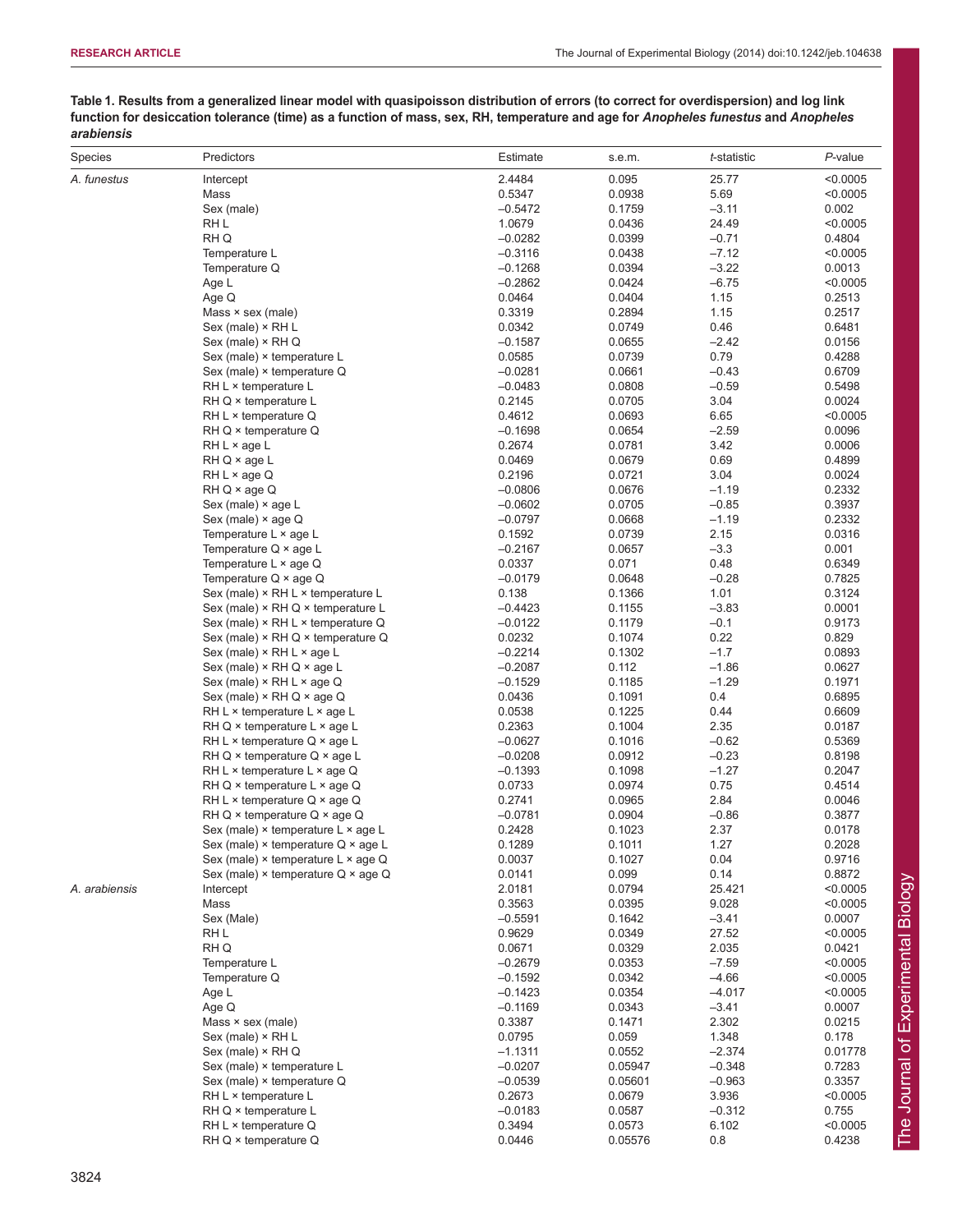#### **Table 1. Continued**

| Species       | Predictors                                                     | Estimate  | s.e.m.  | t-statistic | $P$ -value |
|---------------|----------------------------------------------------------------|-----------|---------|-------------|------------|
| A. arabiensis | Sex (male) $\times$ age L                                      | $-0.0711$ | 0.0575  | $-1.236$    | 0.2167     |
|               | Sex (male) $\times$ age Q                                      | 0.1494    | 0.058   | 2.575       | 0.0102     |
|               | $RHL \times age L$                                             | $-2.7251$ | 0.0595  | $-4.581$    | < 0.0005   |
|               | $RH Q \times age L$                                            | $-0.0303$ | 0.0577  | $-0.525$    | 0.5996     |
|               | $RHL \times age Q$                                             | $-0.2424$ | 0.0611  | $-3.97$     | < 0.0005   |
|               | $RH Q \times age Q$                                            | 0.10662   | 0.0571  | 1.869       | 0.0619     |
|               | Temperature L × age L                                          | $-0.0414$ | 0.0618  | $-0.67$     | 0.5032     |
|               | Temperature Q × age L                                          | $-0.1071$ | 0.0555  | $-1.928$    | 0.0541     |
|               | Temperature L × age Q                                          | 0.0505    | 0.061   | 0.828       | 0.4077     |
|               | Temperature $Q \times age Q$                                   | $-0.192$  | 0.0581  | $-3.303$    | 0.001      |
|               | Sex (male) × RH L × temperature L                              | $-0.0944$ | 0.1101  | $-0.856$    | 0.3919     |
|               | Sex (male) × RH Q × temperature L                              | 0.0377    | 0.09886 | 0.381       | 0.703      |
|               | Sex (male) × RH L × temperature Q                              | $-0.3803$ | 0.0977  | $-3.892$    | 0.0001     |
|               | Sex (male) $\times$ RH Q $\times$ temperature Q                | $-0.083$  | 0.0919  | $-0.903$    | 0.3666     |
|               | Sex (male) $\times$ RH L $\times$ age L                        | 0.2342    | 0.1012  | 2.315       | 0.0208     |
|               | Sex (male) $\times$ RH Q $\times$ age L                        | 0.1189    | 0.0957  | 1.242       | 0.2146     |
|               | Sex (male) $\times$ RH L $\times$ age Q                        | 0.116     | 0.1037  | 1.119       | 0.2635     |
|               | Sex (male) $\times$ RH Q $\times$ age Q                        | $-0.1433$ | 0.0956  | $-1.499$    | 0.1342     |
|               | Sex (male) × temperature L × age L                             | 0.0594    | 0.1039  | 0.571       | 0.5679     |
|               | Sex (male) $\times$ temperature Q $\times$ age L               | 0.2777    | 0.0922  | 3.014       | 0.0026     |
|               | Sex (male) × temperature L × age Q                             | $-0.2059$ | 0.1024  | $-2.01$     | 0.0447     |
|               | Sex (male) $\times$ temperature Q $\times$ age Q               | 0.0966    | 0.0992  | 0.973       | 0.3307     |
|               | RH L × temperature L × age L                                   | $-0.2096$ | 0.1096  | $-1.913$    | 0.0559     |
|               | RH Q × temperature L × age L                                   | $-0.0513$ | 0.1049  | $-0.489$    | 0.6252     |
|               | RH L $\times$ temperature Q $\times$ age L                     | $-0.3681$ | 0.0972  | $-3.787$    | 0.0002     |
|               | RH Q $\times$ temperature Q $\times$ age L                     | $-0.1494$ | 0.09559 | $-1.563$    | 0.1183     |
|               | RH L $\times$ temperature L $\times$ age Q                     | $-0.1151$ | 0.1101  | $-1.046$    | 0.2958     |
|               | RH L $\times$ temperature Q $\times$ age Q                     | 0.1943    | 0.1031  | 1.885       | 0.0597     |
|               | RH L $\times$ temperature Q $\times$ age Q                     | $-0.3101$ | 0.1014  | $-3.06$     | 0.0023     |
|               | RH $Q \times$ temperature $Q \times$ age $Q$                   | 0.0896    | 0.0975  | 0.92        | 0.3579     |
|               | Sex (male) × RH L × temperature L × age L                      | $-0.0946$ | 0.1853  | $-0.511$    | 0.6096     |
|               | Sex (male) $\times$ RH Q $\times$ temperature L $\times$ age L | 0.0525    | 0.1752  | 0.3         | 0.7645     |
|               | Sex (male) × RH L × temperature Q × age L                      | 0.5669    | 0.1623  | 3.494       | 0.0005     |
|               | Sex (male) $\times$ RH Q $\times$ temperature Q $\times$ age L | 0.1736    | 0.1563  | 1.111       | 0.2669     |
|               | Sex (male) $\times$ RH L $\times$ temperature L $\times$ age Q | 0.0189    | 0.1832  | $-0.104$    | 0.9176     |
|               | Sex (male) × RH Q × temperature L × age Q                      | $-0.2016$ | 0.171   | $-1.179$    | 0.2387     |
|               | Sex (male) $\times$ RH L $\times$ temperature Q $\times$ age Q | 0.5941    | 0.1762  | 3.373       | 0.0007     |
|               | Sex (male) $\times$ RH Q $\times$ temperature Q $\times$ age Q | $-0.1946$ | 0.1619  | $-1.202$    | 0.2298     |

L, linear; Q, quadratic; RH, relative humidity. Mass is in mg, temperature is in °C, and age is in days.

### RESULTS

Mass (mean  $\pm$  s.d. mass: *A. arabiensis* males  $0.99\pm0.17$  mg, females 1.88±0.57 mg; *A. funestus* males 0.52±0.08 mg, females  $0.96\pm0.22$  mg) and sex both had significant effects on survival time in *A. funestus* (Table 1; for averages for all groups see supplementary material Table S1). On average, females survived longer than males, and larger individuals survived longer than smaller individuals. As expected, survival was significantly affected by temperature and humidity. Older individuals of both sexes died more quickly than younger ones under the specific stress, although this was more evident at high humidity compared with low humidity (Fig. 1). The significant sex  $\times$  relative humidity (RH) interaction indicates that the response of each sex was different across humidities (Table 1). In general, males died faster than females at all humidities. The significant  $RH \times$  age interaction showed that the relationship between survival time and RH differs between age groups at each RH. However, across all RH treatments, younger individuals survived longer than older ones under the specific stress. The RH  $\times$  temperature interaction suggests that the slopes of survival against temperature differed between humidity treatments, with individuals at the lowest temperatures and highest humidities having the highest survival, evident even in the oldest male and female age groups for this species (Fig. 2).

Mass, sex, RH, temperature and age all significantly influenced desiccation resistance in *A. arabiensis* (Table 1). As well as significant main effects in the models, there were also significant two-way interactions, between sex  $\times$  mass, RH  $\times$  temperature, sex  $\times$ age, temperature  $\times$  age, sex  $\times$  RH and RH  $\times$  age for *A. arabiensis* (Table 1). The sex  $\times$  mass interaction showed differing responses amongst individuals of different mass in the two sexes (i.e. different slopes of the time–mass relationship). The RH  $\times$  temperature interaction showed higher survival across all temperatures at 100% RH relative to 55% or 5% RH treatments and higher survival at lower temperatures (Fig. 3). Survival showed a steady decline with increase in temperature across all humidity treatments (Fig. 3). The RH × age interaction for *A. arabiensis* again indicated a different relationship between RH and survival time for different age groups, with survival of younger age groups being higher across all humidities, but in different ways. The temperature  $\times$  age interaction showed that high temperatures consistently led to faster death, across all ages and both sexes, especially at low (5%) RH (Fig. 4). At high temperatures, older individuals of both sexes survive for less time than younger individuals, even at 100% RH (Fig. 4). This model also had significant three- and four-way interactions between variables, which were not easily interpretable.

Results from the generalized linear model of the effect of WLR and mass on the dependent variable, time, indicated that WLR and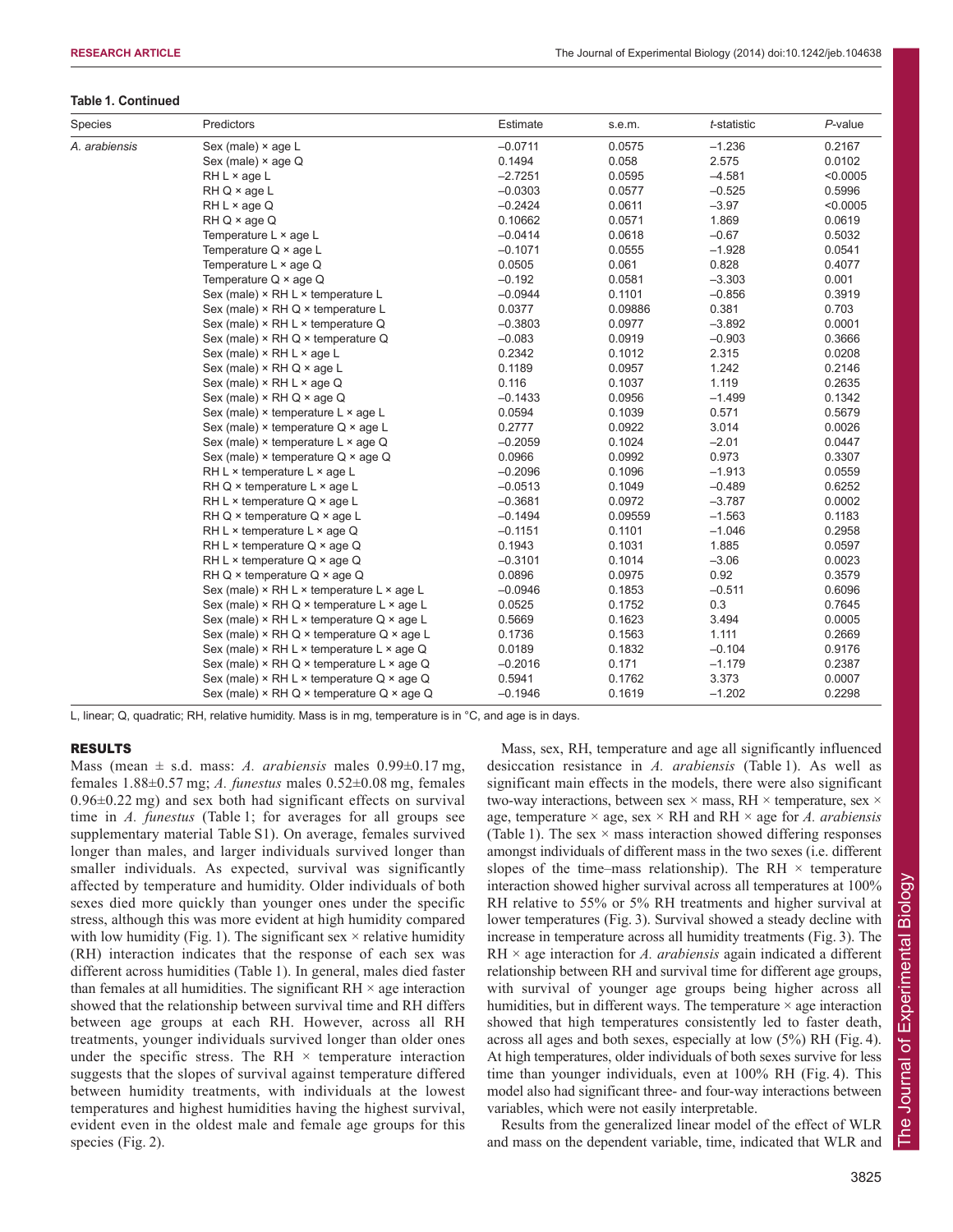

**Fig. 1. Contour plots of the relationship between the residuals of a mass (mg) versus survival time (h) regression, and temperature (***x***-axis) and age (***y*axis) for each of the three humidity treatments, for *Anopheles funestus* females (top row) and males (bottom row). Green indicates high survival while red indicates low survival. Note the substantially different scale values for each of the panels, indicating longer survival times at higher relative humidity (RH).

mass both significantly influenced survival time (desiccation tolerance) across all sexes, ages and temperatures for *A. funestus* at 5% RH (Table 2). WLR was most often more important in contributing to survival, given that it typically had the largest effect sizes, with lower WLR significantly increasing survival time. The positive estimate values for mass indicated that increased survival was associated with increased mass (Table 2).

For *A. arabiensis*, WLR again contributed most to survival across sexes, ages and temperatures at the 5% RH treatment (Table 3). Reduced WLR led to significantly longer survival (negative estimate value) while increased mass (when significant) led to increased survival (positive estimate) (Table 3).

Results from the generalized linear model for the effects of species, mass, RH and temperature on survival time of the oldest groups of each species showed significant interactions and main effect involving the species term (Table 4). On average, *A. funestus* survived longer than *A. arabiensis* females across all treatments (Table 4; supplementary material Table S1). The RH  $\times$  species interaction suggested that slopes of survival time versus RH differed between species, with a steeper slope in *A. arabiensis*. Survival of females at different  $RH \times$  temperature combinations was highest at low temperatures and high humidities and became steeper at high temperature and low humidity.

When comparing survival times of males between species, no significant species main effect was observed (Table 4). However, mass, RH and temperature all significantly influenced survival (Table 4; supplementary material Table S1). Higher RH and lower temperatures increased survival for males. The two-way interactions between mass  $\times$  species, RH  $\times$  temperature, species  $\times$  temperature and species  $\times$  RH were also significant in the model. The significant  $mass \times species$  interaction indicated that mass/time slopes were different between males of each species. The species  $\times$  temperature and species  $\times$  RH interactions showed that the species responded differently to RH and temperature in terms of their survival times, with *A. arabiensis* males dying faster than *A. funestus* males under high temperatures and low humidities.

Comparisons among the wild and laboratory strains of *A. arabiensis* revealed that under both sets of conditions (25°C/5% RH and 20°C/55% RH) the 10 day old adults showed no significant differences in water loss or lipid content at death (supplementary material Table S2). By contrast, time to death, the most significant variable from a fitness perspective, varied significantly among the strains, as did initial wet mass and final dry mass on death (supplementary material Table S3). When initial wet mass was included as a covariate, time to death did not vary among strains or the sexes (supplementary material Tables S2 and S3), indicating that



**Fig. 2. Contour plots of the relationship between the residuals of a mass (mg) versus survival time (h) regression, and temperature and RH for each of the three humidity treatments, for 30 day old** *Anopheles funestus* **females (left) and males (right).** Green indicates high survival while red indicates low survival.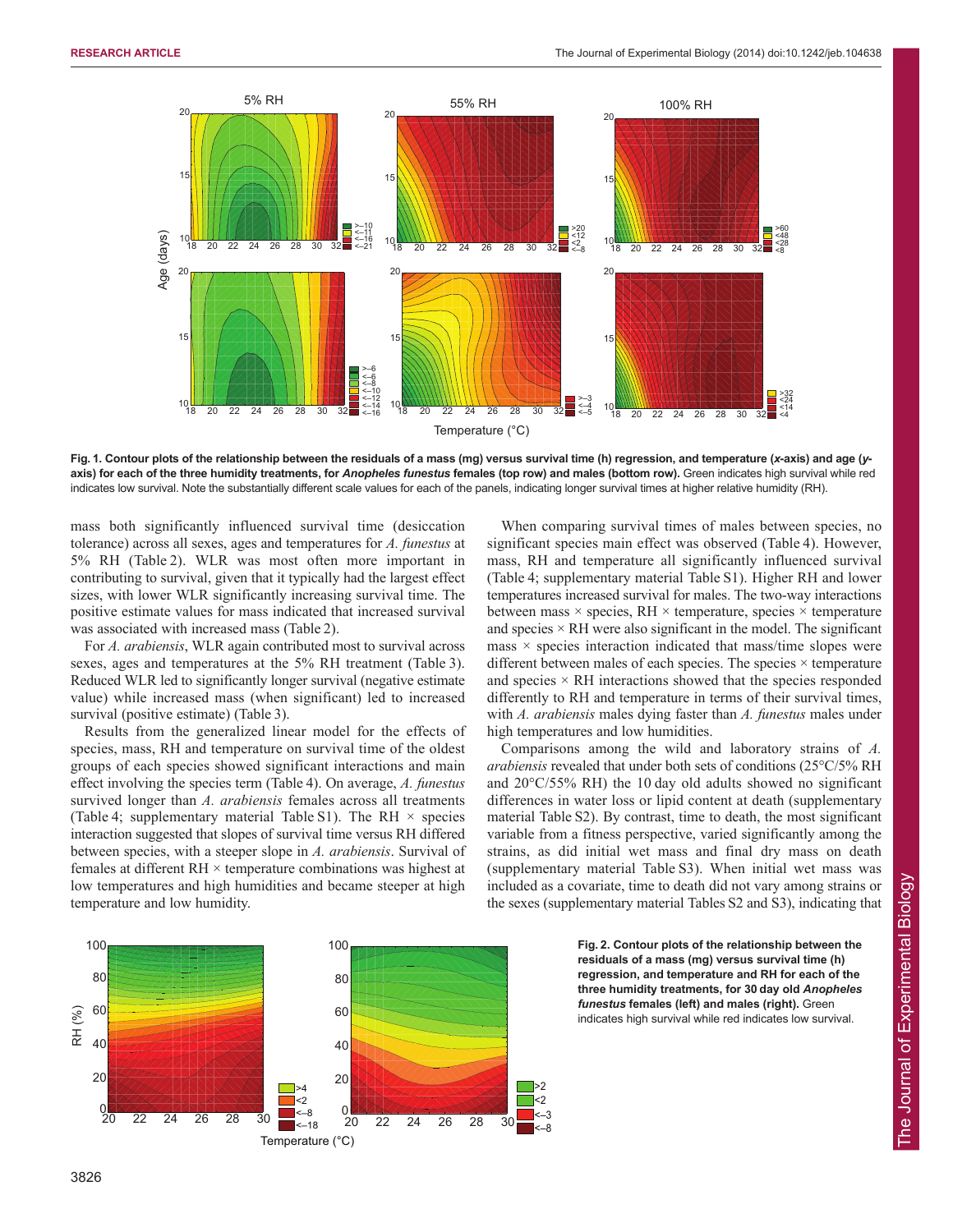

**Fig. 3. Contour plots of the relationship between the residuals of a mass (mg) versus survival time (h) regression, and temperature and RH for each of the three humidity treatments, for 20 day old** *Anopheles arabiensis* **females (left) and males (right).** Green indicates high survival while red indicates low survival.

variation in time to death among sexes and strains is a consequence of variation in mass.

#### **DISCUSSION**

Knowledge of the duration of survival of mosquitoes under different combinations of temperature and humidity, and among ages and sexes, is important for understanding population dynamics under various conditions, including those of the dry season. As might be expected (Chown and Nicolson, 2004), high humidity and lower temperature favour survival in both vector species across all ages and for both sexes, with the form of this response indicating survival times at low humidities typical of mesic/hygric insects this size, but with the interspecific variation characteristic of this trait (e.g. Hood and Tschinkel, 1990; Benoit and Denlinger, 2010).

One major concern with the current study might be that the findings reflect the situation only with the laboratory strains, given that laboratory adaptation has been recorded in several, though not all, species for several traits [see elsewhere for discussion (Chown and Terblanche, 2006; Parkash and Ranga, 2014) and for differing extents of laboratory adaptation in *Anopheles* species (Huho et al., 2007; Lyons et al., 2012)]. We investigated the extent of variation among laboratory and wild strains of *A. arabiensis* for the traits examined here. No differences were found in water loss tolerated and lipid content at death among the strains, although they differed in size (both initial wet mass and final dry mass), as did the sexes. This size difference accounted for the difference among the sexes and the strains in time to death, the key fitness trait (see Chown and Nicolson, 2004). Thus, the results presented here are considered generalizable to the field situation, once mass is taken into account as can readily be done, and indeed should be done given its key influence on survival time (see Tables 2 and 3 for relationships). Nonetheless, it is important to note the size differences among the laboratory and wild strains, and that for thermal tolerance traits of this species, laboratory strains showed significant differences from wild strains, but these differences were not large enough in effect size to render thermal tolerance work in the laboratory irrelevant to the field situation (Lyons et al., 2012). Other work has also found differences among laboratory and wild strains of *A. gambiae* in size and in internal nutrient resources (Huho et al., 2007). The size differences in *A. gambiae* males are similar to those found here for *A. arabiensis* males (larger individuals in the wild strain), but *A. arabiensis* females varied in the opposite direction [Huho et al. did not investigate females (Huho et al., 2007)]. Such trait variation among laboratory and field strains, although often small in effect, may nonetheless be important and should therefore be the subject of further investigation to improve the translation of laboratory to field



**Fig. 4. Contour plots of the relationship between the residuals of a mass (mg) versus survival time (h) regression, and temperature and age for each of the three humidity treatments, for** *Anopheles arabiensis* **females (top row) and males (bottom row).** Green indicates high survival while red indicates low survival. Note the substantially different scale values for each of the panels, indicating longer survival times at higher humidities.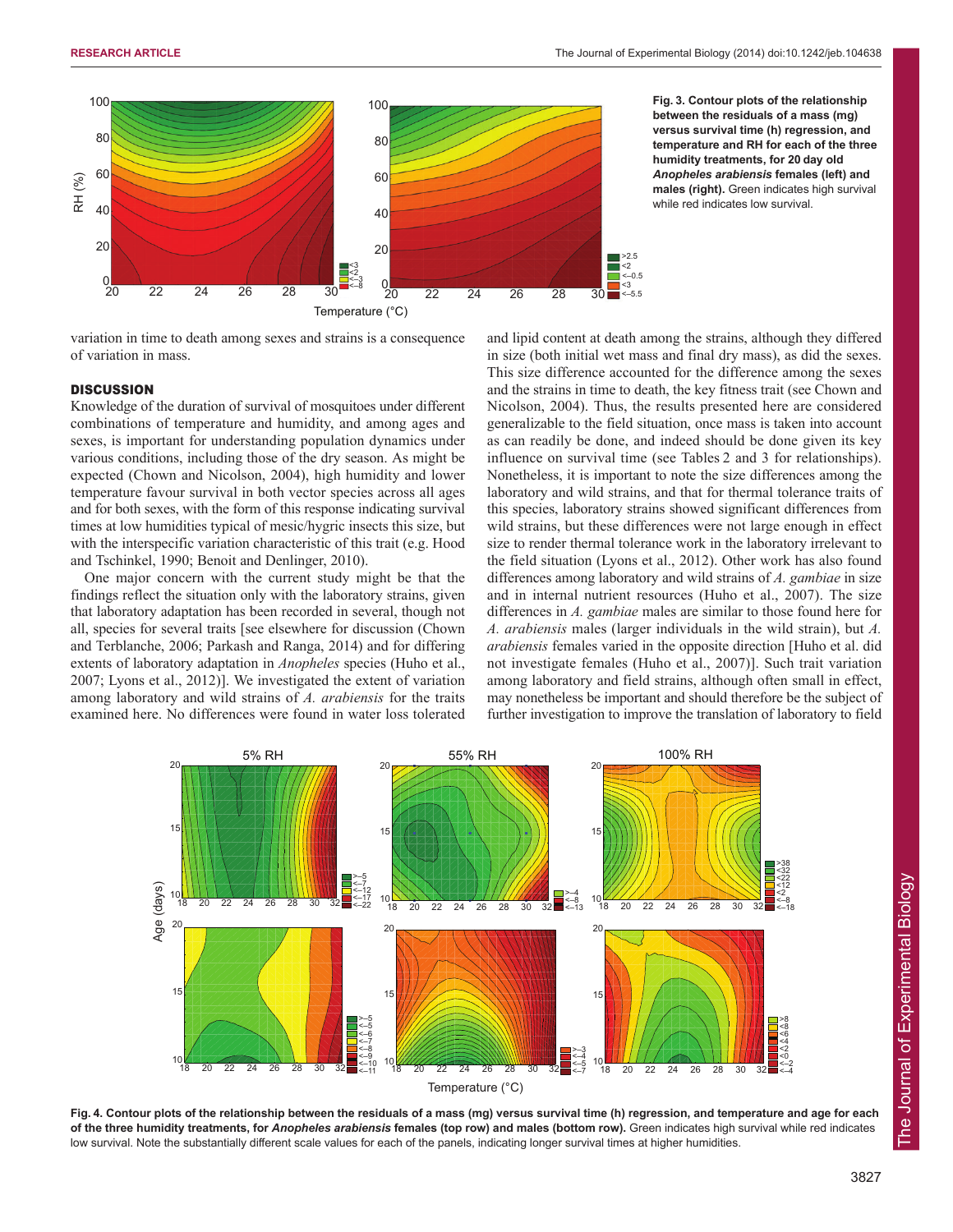| Temp.          | Group              | Predictors | N  | F      | Estimate | s.e.m | t-statistic | $P$ -value |
|----------------|--------------------|------------|----|--------|----------|-------|-------------|------------|
| $20^{\circ}$ C | 10 d <sup>2</sup>  | <b>WLR</b> | 20 | 49.70  | $-16.01$ | 6.48  | $-2.47$     | 0.0063     |
|                | $d.f.=17$          | Mass       |    | 5.13   | 1.15     | 0.51  | 2.26        | 0.0369     |
|                | 10 d $\delta$      | <b>WLR</b> | 20 | 42.16  | $-22.68$ | 4.33  | $-5.24$     | < 0.0001   |
|                | $d.f.=17$          | Mass       |    | 4.25   | 1.49     | 0.73  | 2.04        | 0.0549     |
|                | 20 d <sup>2</sup>  | <b>WLR</b> | 40 | 35.92  | $-20.23$ | 4.12  | $-4.91$     | < 0.0001   |
|                | $d.f.=37$          | Mass       |    | 22.34  | 0.86     | 0.18  | 4.7         | < 0.0001   |
|                | 20 d $\beta$       | <b>WLR</b> | 40 | 102.13 | $-40.03$ | 4.72  | $-8.48$     | < 0.0001   |
|                | $d.f.=37$          | Mass       |    | 21.32  | 2.27     | 0.49  | 4.56        | < 0.0001   |
|                | 30 d <sup>2</sup>  | <b>WLR</b> | 20 | 124.36 | $-6.17$  | 0.62  | $-10.02$    | < 0.0001   |
|                | $d.f.=17$          | Mass       |    | 5.16   | 1.05     | 0.47  | 2.23        | 0.0363     |
|                | 30 d $\delta$      | <b>WLR</b> | 20 | 10.57  | 40.01    | 12.36 | 3.24        | 0.0050     |
|                | $d.f.=17$          | Mass       |    | 20.42  | 14.93    | 3.32  | 4.50        | 0.0003     |
|                |                    | Mass × WLR |    | 14.90  | $-88.74$ | 23.10 | $-3.84$     | 0.0014     |
| $25^{\circ}$ C | 10 d $\mathcal{Q}$ | <b>WLR</b> | 20 | 20.15  | $-18.33$ | 4.34  | $-4.23$     | 0.0003     |
|                | $d.f.=17$          | Mass       |    | 6.62   | 0.76     | 0.29  | 2.55        | 0.0198     |
|                | 10 d $\beta$       | <b>WLR</b> | 20 | 10.79  | $-23.59$ | 8.26  | $-2.86$     | 0.0044     |
|                | $d.f.=17$          | Mass       |    | 8.94   | 2.55     | 0.85  | 2.99        | 0.0082     |
|                | 20 d $\circ$       | <b>WLR</b> | 20 | 12.42  | $-18.08$ | 5.48  | $-3.3$      | 0.0026     |
|                | $d.f.=17$          | Mass       |    | 8.09   | 0.56     | 0.19  | 2.84        | 0.0112     |
|                | 20 d $\delta$      | <b>WLR</b> | 20 | 9.18   | $-21.46$ | 7.59  | $-2.83$     | 0.0076     |
|                | $d.f.=17$          | Mass       |    | 2.14   | 2.76     | 1.84  | 1.50        | 0.1622     |
|                | 30 d <sup>2</sup>  | <b>WLR</b> | 20 | 47.81  | $-31.35$ | 4.65  | $-6.74$     | < 0.0001   |
|                | $d.f.=17$          | Mass       |    | 14.91  | 1.01     | 0.27  | 3.80        | 0.0013     |
|                | 30 d $\delta$      | <b>WLR</b> | 20 | 22.26  | $-24.97$ | 6.12  | $-4.08$     | 0.0002     |
|                | $d.f.=17$          | Mass       |    | 2.33   | 1.32     | 0.88  | 1.49        | 0.1455     |
| $30^{\circ}$ C | 10 d $\mathcal{Q}$ | <b>WLR</b> | 20 | 260.32 | $-7.91$  | 0.61  | $-13.00$    | < 0.0001   |
|                | $d.f.=17$          | Mass       |    | 21.28  | 1.24     | 0.27  | 4.56        | 0.0002     |
|                | 10 d $\delta$      | <b>WLR</b> | 20 | 25.58  | $-6.85$  | 1.41  | $-4.87$     | < 0.0001   |
|                | $d.f.=17$          | Mass       |    | 12.66  | 4.63     | 1.22  | 3.7         | 0.0024     |
|                | 20 d <sup>2</sup>  | <b>WLR</b> | 20 | 56.33  | $-15.22$ | 2.53  | $-6.01$     | < 0.0001   |
|                | $d.f.=17$          | Mass       |    | 13.53  | 1.73     | 0.47  | 3.68        | 0.0019     |
|                | 20 d $\delta$      | <b>WLR</b> | 20 | 8.68   | $-4.70$  | 1.68  | $-2.79$     | 0.0090     |
|                | $d.f.=17$          | Mass       |    | 0.09   | $-0.54$  | 1.89  | $-0.29$     | 0.7697     |
|                | 30 d $\circ$       | <b>WLR</b> | 20 | 32.33  | $-4.54$  | 0.93  | $-4.86$     | < 0.0001   |
|                | $d.f.=17$          | Mass       |    | 2.59   | 0.45     | 0.28  | 1.62        | 0.1258     |
|                | 30 d $\delta$      | <b>WLR</b> | 20 | 22.26  | $-3.59$  | 0.75  | $-4.78$     | 0.0002     |
|                | $d.f.=17$          | Mass       |    | 3.02   | 1.07     | 0.61  | 1.74        | 0.1001     |

**Table 2. Results from a generalized linear model with quasipoisson distribution of errors and log link function, showing the relative contributions of WLR and initial mass to desiccation tolerance (time in h) of each group of** *A. funestus* **at each temperature and at the 5% RH treatment**

Model degrees of freedom (d.f.) are shown under each group category. Temp., temperature; d, day (under Group); WLR, water loss rate (mg h<sup>-1</sup>); Mass, initial mass (mg).

outcomes, given the many laboratory studies undertaken on these species.

Given the relatively small, and readily correctable, differences among laboratory and wild strains, the effects of age and sex, as well as the differing trial conditions, on water balance found can inform both fundamental understanding of water balance in this group and its application to field population dynamics. Differences between different age groups indicated a decrease in desiccation tolerance with an increase in age, similar to previous findings confined to females for *A. arabiensis* and *A. gambiae* (Gray and Bradley, 2005), and those of some other insect species, mostly species of *Drosophila* (Nghiem et al., 2000; Gibbs and Markow, 2001; Shahrestani et al., 2012). This reduced tolerance of older age groups suggests a senescence response in terms of desiccation stress, similar to senescence observed in thermal tolerance traits of *A. arabiensis* and *A. funestus* (Lyons et al., 2012) and in other insect species (Bowler and Terblanche, 2008). Such a response has not been documented across a wide variety of insect groups, except for several species of *Drosophila*, and even here variation is typically among early and late life and also among species and sex (e.g. Matzkin et al., 2007; Shahrestani et al., 2012; Parkash and Ranga, 2013; Aggarwal, 2014). Mechanisms that might underlie a decline in tolerance with age are thought to include changes in WLR, probably a function of variation in cuticular hydrocarbon content and composition, melanization, differences in initial body water content and tolerance of dehydration (Nghiem et al., 2000; Gibbs and Markow, 2001; Benoit and Denlinger, 2007; Weldon et al., 2013). Here, we found a pronounced difference in the influence of WLR on overall survival time among age groups, suggesting that a change in cuticular resistance with age lies at the heart of the differences. Work showing that cuticular hydrocarbon amount and composition can change substantially with circumstances in *Anopheles* mosquitoes (Caputo et al., 2005; Reidenbach et al., 2014; Wagoner et al., 2014) bears out this idea. Irrespective of its cause, including age-related variation in tolerance of abiotic conditions is important for improving mechanistic models of population dynamics in mosquitoes (Styer et al., 2007; Beck-Johnson et al., 2013).

Survival and persistence of malaria vector populations is determined not only by surviving females but also by the presence of males. However, in most mark–recapture studies, females are often the sex shown to persist over several months (e.g. Omer and Cloudsley-Thompson, 1970; Lehmann et al., 2010). The results from the present study clearly demonstrated a pronounced sex effect on desiccation tolerance in both *A. arabiensis* and *A. funestus*. In both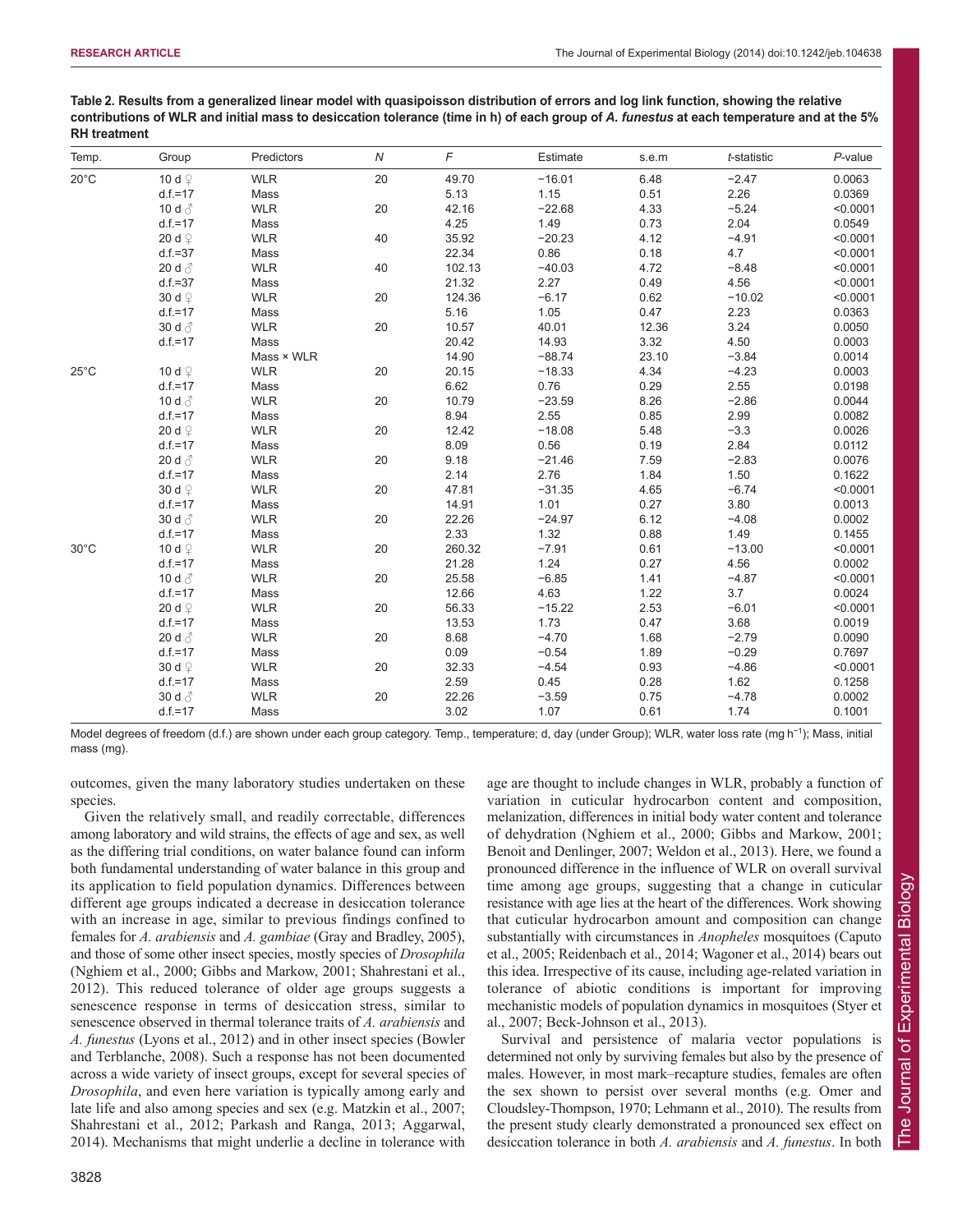| Temp.          | Group               | Predictors | ${\cal N}$ | F      | Estimate | s.e.m. | t-statistic | $P$ -value |
|----------------|---------------------|------------|------------|--------|----------|--------|-------------|------------|
| $20^{\circ}$ C | 10 d $\mathcal{Q}$  | <b>WLR</b> | 20         | 45.94  | $-7.24$  | 1.21   | $-6.0$      | < 0.0001   |
|                | $d.f.=17$           | Mass       |            | 8.49   | 0.35     | 0.11   | 3.06        | 0.0097     |
|                | 10 d $\delta$       | <b>WLR</b> | 20         | 25.88  | $-6.81$  | 1.67   | $-4.08$     | < 0.0001   |
|                | $d.f.=17$           | Mass       |            | 0.21   | 0.27     | 0.59   | 0.45        | 0.6538     |
|                | 15 d <sup>2</sup>   | <b>WLR</b> | 20         | 82.75  | $-7.16$  | 0.89   | $-7.96$     | < 0.0001   |
|                | $d.f.=17$           | Mass       |            | 5.90   | 0.30     | 0.12   | 2.56        | 0.0265     |
|                | 15 d $\delta$       | <b>WLR</b> | 20         | 29.88  | $-6.62$  | 1.4    | $-4.72$     | < 0.0001   |
|                | $d.f.=17$           | Mass       |            | 0.11   | 0.15     | 0.44   | 0.34        | 0.7487     |
|                | 20 d $\mathcal{Q}$  | <b>WLR</b> | 20         | 8.87   | $-29.00$ | 9.88   | $-2.94$     | 0.0089     |
|                | $d.f.=17$           | Mass       |            | 1.49   | $-0.54$  | 0.45   | $-1.19$     | 0.2401     |
|                |                     | Mass × WLR |            | 4.99   | 14.69    | 6.62   | 2.22        | 0.0401     |
|                | 20 d $\delta$       | <b>WLR</b> | 20         | 41.47  | $-6.26$  | 1.10   | $-5.71$     | < 0.0001   |
|                | $d.f.=17$           | Mass       |            | 13.05  | 2.61     | 0.73   | 3.59        | 0.0022     |
| $25^{\circ}$ C | 10 d $\sqrt{2}$     | <b>WLR</b> | 19         | 0.27   | $-1.18$  | 2.33   | $-0.51$     | 0.6121     |
|                | $d.f.=16$           | Mass       |            | 4.44   | 0.23     | 0.11   | 2.09        | 0.0510     |
|                | 10 d $\delta$       | <b>WLR</b> | 21         | 5.20   | $-6.39$  | 2.84   | $-2.25$     | 0.0350     |
|                | $d.f.=18$           | Mass       |            | 4.57   | 1.30     | 0.60   | 2.19        | 0.0464     |
|                | 15 d <sup>2</sup>   | <b>WLR</b> | 20         | 17.68  | $-12.93$ | 3.13   | $-4.13$     | 0.0006     |
|                | $d.f.=17$           | Mass       |            | 8.99   | 0.44     | 0.14   | 3.09        | 0.0081     |
|                | 15 d $\delta$       | <b>WLR</b> | 20         | 30.22  | $-3.93$  | 0.72   | $-5.46$     | < 0.0001   |
|                | $d.f.=17$           | Mass       |            | 0.78   | 0.61     | 0.67   | 0.90        | 0.3910     |
|                | 20 d $\circledcirc$ | <b>WLR</b> | 20         | 16.39  | $-7.77$  | 1.97   | $-3.94$     | 0.0008     |
|                | $d.f.=17$           | Mass       |            | 17.47  | 0.43     | 0.10   | 4.21        | 0.0006     |
|                | 20 d $\delta$       | <b>WLR</b> | 20         | 8.84   | $-14.16$ | 5.19   | $-2.73$     | 0.0085     |
|                | $d.f.=17$           | Mass       |            | 0.67   | 1.06     | 1.34   | 0.79        | 0.4245     |
| $30^{\circ}$ C | 10 d $\mathcal{Q}$  | <b>WLR</b> | 20         | 22.10  | $-5.92$  | 1.59   | $-3.73$     | 0.0002     |
|                | $d.f.=17$           | Mass       |            | 0.08   | 0.05     | 0.17   | 0.28        | 0.7829     |
|                | 10 d $\delta$       | <b>WLR</b> | 20         | 8.19   | $-3.36$  | 1.38   | $-2.43$     | 0.0108     |
|                | $d.f.=17$           | Mass       |            | 0.00   | $-0.03$  | 0.95   | $-0.03$     | 0.9750     |
|                | 15 d $\mathcal{Q}$  | <b>WLR</b> | 20         | 49.78  | $-2.46$  | 0.40   | $-6.21$     | < 0.0001   |
|                | $d.f.=17$           | Mass       |            | 2.95   | 0.37     | 0.23   | 1.65        | 0.1038     |
|                | 15 d $\delta$       | <b>WLR</b> | 20         | 116.82 | $-3.81$  | 0.34   | $-11.28$    | < 0.0001   |
|                | $d.f.=17$           | Mass       |            | 14.27  | 1.23     | 0.32   | 3.90        | 0.0015     |
|                | 20 d $\mathcal{Q}$  | <b>WLR</b> | 20         | 9.34   | $-3.90$  | 1.27   | $-3.08$     | 0.0072     |
|                | $d.f.=17$           | Mass       |            | 3.05   | 0.26     | 0.14   | 1.84        | 0.0987     |
|                | 20 d $\delta$       | <b>WLR</b> | 20         | 13.15  | $-4.04$  | 1.14   | $-3.54$     | 0.0021     |
|                | $d.f.=17$           | Mass       |            | 0.33   | $-0.32$  | 0.55   | $-0.58$     | 0.5725     |

**Table 3. Results from a generalized linear model with quasipoisson distribution of errors and log link function for** *A. arabiensis* **showing the influence of mass and WLR on desiccation tolerance (time in h) for each age and sex group at each temperature for the 5% RH treatment**

Model degrees of freedom (d.f.) are shown under each group category. Temp., temperature; d, day (under Group); WLR, water loss rate (mg h<sup>-1</sup>); Mass, initial mass (mg).

cases, females survived significantly longer than males under all combinations of temperature and humidity, consistent with the expectation that the females, which overwinter, should have higher innate desiccation resistance. Our data revealed that both mass and WLR have significant influences on survival time. In consequence, two mechanisms might explain sex-related differences. First, cuticular WLR, which generally dominates loss (Chown et al., 2011), differs among the sexes, as confirmed by pronounced effect size differences between males and females for the influence of WLR on survival. In turn, these differences are likely to be a consequence of variation in cuticle lipid content and/or composition, or cuticle thickness (Parkash and Ranga, 2013; Parkash and Ranga, 2014). Although some evidence exists for thicker cuticles in female mosquitoes (Wood et al., 2010), it seems likely that variation in cuticular lipid amount and composition is more likely to account for variation in WLR (Reidenbach et al., 2014). Second, larger mass in females means higher water content, which would further contribute to enhanced survival time in females (see also Reidenbach et al., 2014). Although higher body mass should also mean higher metabolic rates, and hence greater respiratory water loss (Chown et al., 2011), no evidence is available to indicate to what extent this mechanism may offset the two others, resulting in greater tolerance in females.

Overwintering females, by contrast to those examined in this study, are likely nulliparous (Omer and Cloudsley-Thompson, 1970), and probably have a reduction in blood feeding, associated with the reduction in metabolic demand in this season, thus increasing survival (Huestis et al., 2011). Along with the tendency of unfed mosquito adults to seek cool, humid refugia (Kessler and Guerin, 2008), this would probably explain their survival in the field during the dry season for several months (Omer and Cloudsley-Thompson, 1970; see also Lehmann et al., 2010), substantially longer than survival of any individual in the present study. Furthermore, overwintering females could be under strong selection for low WLR or high water storage [both known mechanisms of desiccation tolerance (Chown and Nicolson, 2004)]. The individuals used in this trial were provided constant access to sugar water and offered blood three times weekly. Hence, their metabolic rates may exceed those normally expected of overwintering females, which could lead to significantly faster death under desiccating conditions (Huestis et al., 2011).

Although *A. arabiensis* is traditionally thought of as the more drought tolerant of the two vector species investigated (Gillies and Coetzee, 1987; Lindsay et al., 1998; Gray and Bradley, 2005), this species was shown consistently to survive for shorter periods than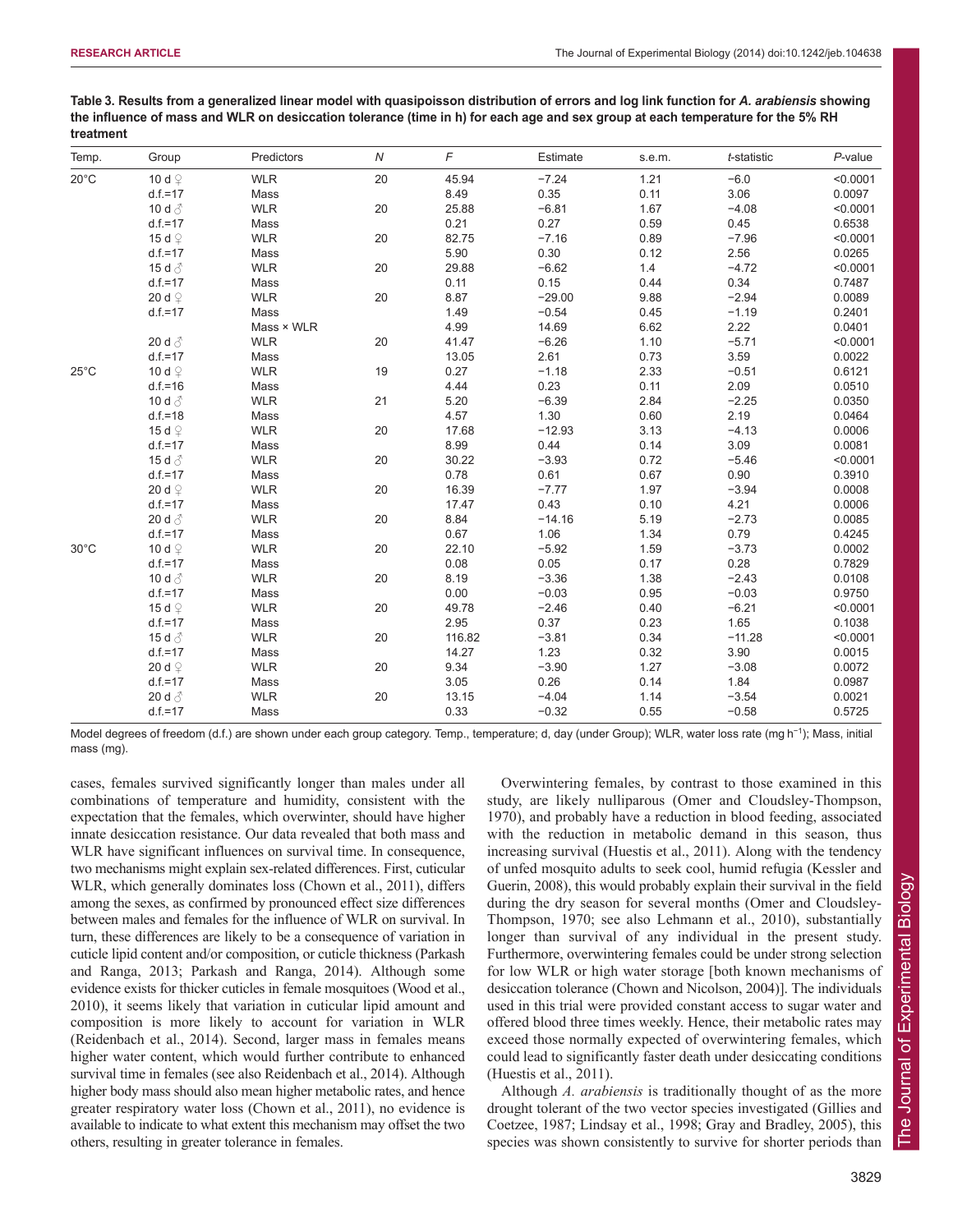# **Table 4. Generalized linear model results using a quasipoisson distribution of errors and log link function to determine the influence of** mass, temperature, RH and species differences on desiccation tolerance (time in h) of A. arabiensis and A. funestus females and males **separately**

| Sex     | Predictors                                | Estimate | s.e.m. | t-statistic | $P$ -value |
|---------|-------------------------------------------|----------|--------|-------------|------------|
| Females | Intercept                                 | 2.31     | 0.14   | 16.30       | < 0.0005   |
|         | Species Arabiensis                        | $-0.42$  | 0.21   | $-1.99$     | 0.0467     |
|         | Mass                                      | 0.49     | 0.14   | 3.55        | 0.0004     |
|         | RH L                                      | 1.34     | 0.07   | 18.76       | < 0.0005   |
|         | RH Q                                      | $-0.02$  | 0.06   | $-0.35$     | 0.7281     |
|         | Temperature L                             | $-0.19$  | 0.07   | $-2.67$     | 0.0081     |
|         | Temperature Q                             | $-0.28$  | 0.06   | $-4.78$     | < 0.0005   |
|         | Species Arabiensis × Mass                 | $-0.14$  | 0.16   | $-0.89$     | 0.3703     |
|         | Species Arabiensis × RH L                 | $-0.66$  | 0.09   | $-6.73$     | < 0.0005   |
|         | Species Arabiensis × RH Q                 | 0.11     | 0.09   | 1.18        | 0.2364     |
|         | Species Arabiensis × temperature L        | $-0.08$  | 0.10   | $-0.77$     | 0.4444     |
|         | Species Arabiensis × temperature Q        | $-0.03$  | 0.09   | $-0.29$     | 0.7737     |
|         | RH L × temperature L                      | $-0.04$  | 0.13   | $-0.32$     | 0.7513     |
|         | RH Q × temperature L                      | 0.46     | 0.11   | 4.09        | < 0.0005   |
|         | $RH L \times$ temperature Q               | 0.50     | 0.11   | 4.63        | < 0.0005   |
|         | RH Q × temperature Q                      | $-0.19$  | 0.09   | $-1.89$     | 0.0588     |
|         | Species Arabiensis × RH L × temperature L | 0.11     | 0.18   | 0.61        | 0.5444     |
|         | Species Arabiensis × RH Q × temperature L | $-0.44$  | 0.16   | $-2.64$     | 0.0087     |
|         | Species Arabiensis × RH L × temperature Q | $-0.54$  | 0.16   | $-3.45$     | 0.0006     |
|         | Species Arabiensis × RH Q × temperature Q | 0.16     | 0.15   | 1.08        | 0.2799     |
| Males   | Intercept                                 | 1.16     | 0.23   | 5.04        | < 0.0005   |
|         | Species Arabiensis                        | 0.07     | 0.28   | 0.26        | 0.7964     |
|         | Mass                                      | 1.79     | 0.44   | 4.09        | < 0.0005   |
|         | RH L                                      | 1.18     | 0.07   | 17.10       | < 0.0005   |
|         | RH Q                                      | $-0.31$  | 0.06   | $-5.49$     | < 0.0005   |
|         | Temperature L                             | 0.07     | 0.07   | 1.10        | 0.2719     |
|         | Temperature Q                             | $-0.22$  | 0.06   | $-3.78$     | 0.0002     |
|         | Species Arabiensis × Mass                 | $-1.00$  | 0.47   | $-2.16$     | 0.0316     |
|         | Species Arabiensis × RH L                 | $-0.23$  | 0.09   | $-2.40$     | 0.0169     |
|         | Species Arabiensis × RH Q                 | 0.29     | 0.08   | 3.55        | 0.0004     |
|         | Species Arabiensis × temperature L        | $-0.41$  | 0.9    | $-4.45$     | < 0.0005   |
|         | Species Arabiensis × temperature Q        | 0.09     | 0.08   | 1.08        | 0.2776     |
|         | RH L × temperature L                      | 0.04     | 0.13   | 0.28        | 0.7809     |
|         | RH Q × temperature L                      | $-0.14$  | 0.10   | $-1.33$     | 0.1852     |
|         | RH L × temperature Q                      | 0.55     | 0.11   | 5.14        | < 0.0005   |
|         | $RH Q \times$ temperature $Q$             | $-0.22$  | 0.09   | $-2.50$     | 0.0128     |
|         | Species Arabiensis × RH L × temperature L | $-0.13$  | 0.17   | $-0.73$     | 0.4654     |
|         | Species Arabiensis × RH Q × temperature L | 0.15     | 0.15   | 1.06        | 0.2912     |
|         | Species Arabiensis × RH L × temperature Q | $-0.32$  | 0.15   | $-2.16$     | 0.0313     |
|         | Species Arabiensis × RH Q × temperature Q | 0.16     | 0.13   | 1.24        | 0.2154     |
|         |                                           |          |        |             |            |

Significant interactions between factors are also shown. L, linear; Q, quadratic. Mass is in mg, temperature is in °C.

*A. funestus* under different combinations of temperature and humidity. *Anopheles funestus* is typically a behaviourally flexible species and occurs in a wide range of habitats and climatic conditions (Sinka et al., 2010). It is a highly anthropophilic species, although it does exhibit behavioural changes to this pattern in some regions (e.g. Muriu et al., 2008; Sinka et al., 2010). These differences in behaviour between populations of the same species may have led to differences in desiccation tolerance observed for *A. arabiensis* and *A. funestus*. Additionally, *A. funestus* adults have also been shown to be more tolerant of high temperatures than *A. arabiensis* adults (Lyons et al., 2012). In the present study, *A. funestus* survived for longer under desiccation trials than *A. arabiensis*, largely because of its reduced WLR, though, once corrected for size, the differences between the species (especially in survival time) are much less pronounced. Indeed, our analyses show (Table 3) that the interspecific difference disappears for males and is only marginally significant for females with relatively small effect sizes. Aestivation by adult mosquitoes over the dry season is one mechanism by which mosquitoes are thought to survive in areas where malaria has a seasonal transmission (Huestis et al., 2011). In some regions, *A. funestus* is thought to be more important in the persistence of malaria throughout a dry season than *A. arabiensis* or *A. gambiae* (Charlwood et al., 2000).

A further possible reason for these species differences might be the influence of laboratory adaptation on desiccation tolerance. Some physiological traits are known to be more affected by laboratory conditions than others (Hoffmann et al., 2001; Huho et al., 2007; but see Terblanche et al., 2006; Parkash and Ranga, 2014). Our data suggest that the maintenance of *A. arabiensis* under colony conditions over several decades has had an effect on body size, which in turn affects survival time, but that other traits such as water loss tolerated are not affected. Moreover, the 12.5 h survival time of 10 day old females at 25°C was indistinguishable statistically (*P*>0.05 by *t*-test) from the 13.4 h found by Gray and Bradley (Gray and Bradley, 2005) for the same strain investigated at similar temperatures (28°C) but maintained under different conditions for 37 generations. Alternatively, among-population variation in the two species could account for the unexpected finding of lower desiccation resistance in *A. arabiensis* than expected, given that population-level variation in physiological traits is commonly found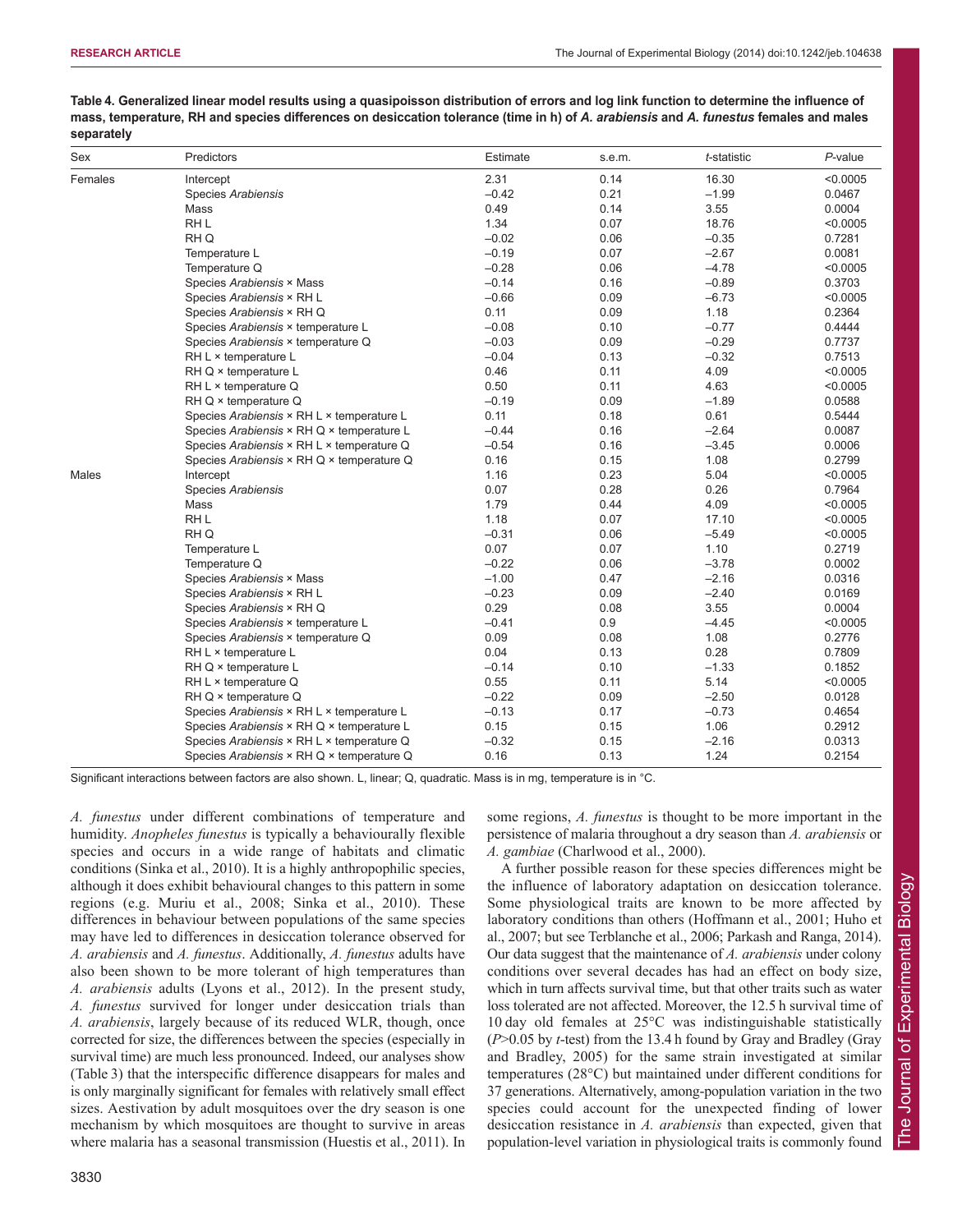(e.g. Hoffmann and Harshman, 1999; Terblanche et al., 2006; Rocca et al., 2009; Simard et al., 2009). *Anopheles gambiae* s.s., the sister taxon to *A. arabiensis*, exhibits chromosomal polymorphic inversions, one of which confers an advantage on the species in arid environments (Coluzzi et al., 1979; Gray et al., 2009; Rocca et al., 2009). *Anopheles funestus* has also recently been shown to consist of different chromosomal polymorphic inversion forms occurring in different regions of the African continent (Guelbeogo et al., 2009; Sinka et al., 2010). Furthermore, *A. arabiensis* in Sudan has been shown to survive during the dry season where temperatures spike to over 50°C (Omer and Cloudsley-Thompson, 1970), in contrast to lethal temperature estimates of only ~34°C over a 4 h period for the southern African strain of this species (Lyons et al., 2012). In addition, the *A. arabiensis* colony was originally collected from a population occurring in the Zambezi River Valley close to a permanent tributary of the Zambezi River (R. Hunt, personal communication). This original population is unlikely to be as desiccation tolerant as populations from more arid habitats based solely on their proximity to this humid refuge. The existence of different phenotypes of *A. arabiensis* probably accounts for the seasonality of malaria in certain regions (Hay et al., 1998; Tanser et al., 2003) and the overwintering of females in some populations (Taylor et al., 1993; Huestis et al., 2011). In consequence, further investigations should focus on among-population variation in desiccation resistance in both species. Importantly, though, the direction of evolution cannot be inferred from our investigation of the two species (see Garland and Adolph, 1994). Thus, for any evolutionary conclusions to be reached, differences among the species and among populations will have to be examined in a broader comparative context.

To survive throughout the dry season, it is clear that both species must seek out refuges, and that additional downregulation of water loss is likely to occur. The former is in keeping with what is known of the behaviour of *Anopheles* species (Kessler and Guerin, 2008) and suggests that a trapping method based on humidity manipulation might be developed, or at the very least where other control methods might be targeted. The latter provides grounds for further investigations of whether such downregulation takes place, whether it can be induced under laboratory and/or field situations. To date, investigations of overwintering have largely met with little success, but promising data are now starting to appear (Lehmann et al., 2010; Huestis et al., 2011). A key new set of work should investigate whether an aestivation response (Hahn and Denlinger, 2011) can be elicited, what physiological mechanisms might be involved, and what the population dynamics consequences thereof might be. Alternatively, pockets of individuals displaying a greater tolerance for desiccation may also be able to persist through the dry season; and indeed, this seems to be the case, especially given the seasonality of malaria in some areas (e.g. Patz et al., 1998; Charlwood et al., 2000; Tanser et al., 2003; Ndiath et al., 2012).

Nonetheless, the current work provides information on the way in which different intrinsic and extrinsic factors interact to determine the survival of adults of *A. arabiensis* and *A. funestus*. Such information can considerably improve population dynamic models of these vectors and of the likelihood of malaria under a range of conditions (e.g. Mordecai et al., 2013; Beck-Johnson et al., 2013), especially given that even recent models consider adult mortality parameters uncertain (e.g. Tompkins and Ermert, 2013). Thus, in conjunction with information on thermal effects on development in the immatures and survival in adults (Lyons et al., 2012; Lyons et al., 2013), this information will improve current malaria forecasting abilities, especially in southern Africa.

# MATERIALS AND METHODS

# Study populations

*Anopheles arabiensis* mosquitoes from the KGB-strain, originally established from individuals caught in the Zambezi River Valley in 1975, and *A. funestus* mosquitoes from the FUMOZ-strain, originally established from individuals caught in Mozambique in 2000, were used for desiccation tolerance and starvation resistance experiments. Prior to experiments, colonies were maintained at insectary conditions  $(25\pm2\degree C, \pm 80\% \text{ RH}, 12 \text{ h}; 12 \text{ h} \text{ light}: \text{dark}$ cycle), checked with a Masons Thermohygrometer (Brannan, Cleator Moor, Cumbria, UK). During this time, all mosquitoes were provided with a 10% sugar water solution and females were offered a blood meal three times weekly. Three age groups for each species were used during desiccation resistance experiments. Age groups for *A. arabiensis* were 10, 15 and 20 day old adults, while ages for *A. funestus* were 10, 20 and 30 days old. Ages differed between the species because *A. funestus* adults are typically longer lived than those of *A. arabiensis* (Hunt et al., 2005; Munhenga et al., 2011).

Because laboratory populations may show adaptation to this situation (reviewed in Chown and Terblanche, 2006) [for *Anopheles* see Huho et al. and Lyons et al. (Huho et al., 2007; Lyons et al., 2012)], we sought to explore the extent of differences between the laboratory populations and a wild population in *A. arabiensis*, to which we had ready access in the field. The field population was collected from Malahapanga in the Kruger National Park, South Africa (22°53.23S, 31°02.22E), and experiments were undertaken (as described below) on the F1 generation [for further details of field collections and animal maintenance see above and Lyons et al. (Lyons et al., 2012)].

#### Desiccation tolerance and starvation resistance trials

Individual males and females from each of these age groups were exposed to different combinations of three RH treatments and three different experimental temperatures. The lowest humidity,  $\sim$ 5%, was maintained through the use of silica gel, the  $\sim$ 55% treatment through saturated  $Mg(NO<sub>3</sub>)<sub>2</sub>$  solution (Winston and Bates, 1960), and the ~100% humidity treatment (i.e. a starvation assessment) through the use of double-distilled water. Temperature was controlled using PTC-1 cabinets (Sable Systems, Las Vegas, NV, USA) or a SANYO incubator (MIR-154, SANYO Electric Co. Ltd, Osaka, Japan). Temperature and humidity were checked using hygrochron i-buttons (DS 1923-F5, Maxim/Dallas Semiconductor, Sunnyvale, CA, USA) accurate to 5% RH and 0.5°C.

At the start of each trial, each individual mosquito was anaesthetized by brief  $CO<sub>2</sub>$  exposure (<10 s) so that initial mass could be obtained to the nearest 0.0001 mg (using a Mettler Toledo UMX2 microbalance, Greinfensee, Switzerland). Each individual was then placed into a clear, double open-ended 10 ml vial, closed on either end with 1 mm gauze mesh. Each of the 20 vials containing an individual mosquito was placed into one of four replicate clear containers ( $230 \times 160 \times 100$  mm) containing the silica gel,  $Mg(NO_3)_2$  solution or distilled water (four replicate containers of each at each temperature). Each replicate container was then sealed and placed at one of three temperatures (20, 25, 30°C) with a 12 h:12 h light:dark cycle. Mosquitoes were checked every 2–3 h for the first 24 h and then every 6 h until death or visible knockdown without any sign of recovery occurred. Following each experiment at each temperature, containers were opened to remove mosquitoes that were visibly knocked down and showed signs of desiccation stress. Knocked down or dead mosquitoes were weighed immediately after removal from the experimental conditions to obtain a wet mass at death for each individual. The difference between initial mass and wet mass at death provided an indication of mass lost, which was attributed to desiccation, acknowledging that some mass was lost via metabolism [see Chown and Nicolson (Chown and Nicolson, 2004) for a discussion of various estimates of water loss]. Dividing this difference by the time each mosquito took to die provided an indication of WLR (in mg h<sup>−</sup><sup>1</sup> ). In total, 1120 and 1060 *A. funestus* and *A. arabiensis* individuals, respectively, were used in these trials.

# Influence of mass, age, sex, RH and temperature on desiccation resistance

To determine the influence of sex, mass (mg), RH (%), age (days) and temperature (°C), on desiccation resistance (response), measured as survival time (h), a generalized linear model with quasipoisson error distribution [to correct for overdispersion (Crawley, 2007)] and log link function was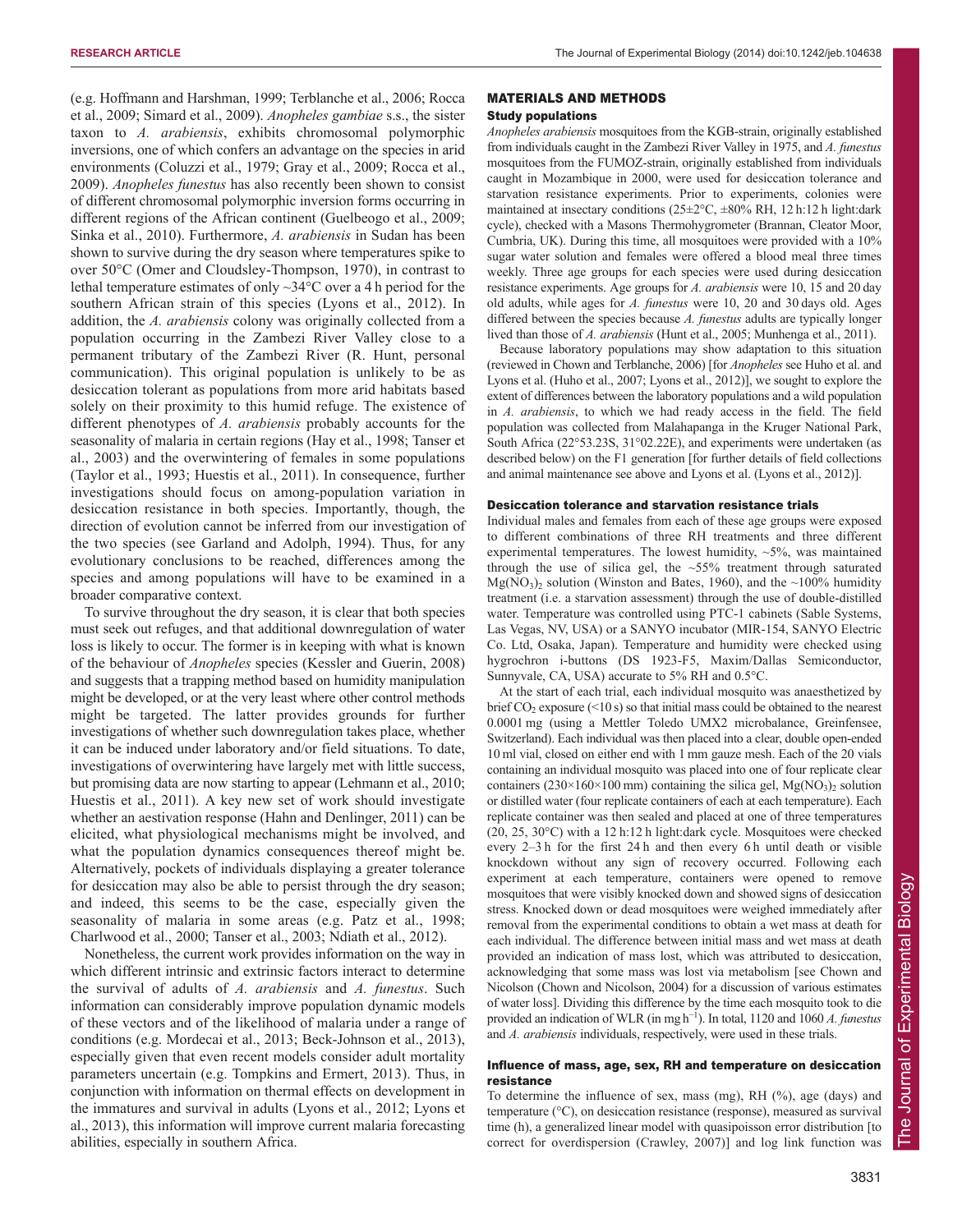implemented in R (v. 2.15.1; R Foundation for Statistical Computing, Vienna, Austria), for each species. Because data were zero-bounded on the left and showed positively skewed distributions, the quassipoisson error distribution was chosen (Crawley, 2007). Temperature, age and RH were used as ordered factors. The highest order interactions were removed from the model sequentially if they were not significant, so results present the minimal adequate model (Crawley, 2007). To graphically present the influence of age and temperature on desiccation resistance (survival time) of each species, a distance-weighted least squares 3D contour plot using the residuals from a regression of time on mass, against temperature and age was plotted for each species. No residuals were used for statistical analyses, only for graphical representations of the interactions among the factors.

To determine the relative contributions of WLR and initial mass (body size) to desiccation resistance of *A. arabiensis* and *A. funestus*, a generalized linear model with quasipoisson distribution of errors (to correct for overdispersion) and log link function, using survival time of each group as the dependent variable and WLR and initial mass as the independent variables was implemented in R (v. 2.15.1). This analysis was performed only for the 5% RH treatment per temperature, age and sex category. Only one humidity treatment was chosen to provide an indication of possible mechanisms underlying desiccation resistance in these species.

To graphically present the influence of temperature and humidity on survival time for both species, the residuals from a mass versus time regression of the oldest groups for both species (20 days old for *A. arabiensis* and 30 days old for *A. funestus*) were plotted on a distanceweighted least squares 3D contour plot against temperature and RH.

#### Species comparison

How desiccation resistance (measured as survival time) compared between species was determined through the use of a generalized linear model with quasipoisson distribution of errors (Crawley, 2007) and log link function implemented in R (v. 2.15.1). Only one age group (the oldest for each species) was chosen for this statistical comparison, because of different longevities experienced by these species (Hunt et al., 2005; Munhenga et al., 2011). Initial mass (mg) was included as the continuous predictor in the model, owing to substantially different masses between these species. Sexes were analysed separately and RH and temperature were input as ordered factors.

#### Laboratory versus wild strains of A. arabiensis

To understand potential differences between field and wild strains of *A. arabiensis*, the following comparisons were made. First, using the methods described above, initial mass, time to death, dry mass at death, water loss tolerated (measured as the difference between initial wet mass and wet mass at death) and residual lipid content (measured as dry mass at death minus lipid free dry mass at death, with the latter determined after breaking individuals up and maintaining them for 72 h in a 1:1 chloroform:methanol solution exchanged every 24 h and then drying to constant mass) were determined for wild and laboratory populations. This was not done for the full suite of interactions, owing to limited numbers of wild-caught individuals, but rather for 25°C and 5% RH, a relatively extreme temperature  $\times$  humidity treatment, and for 20 $^{\circ}$ C and 55% RH, a less extreme situation, for 10 day old adults. Much of the data for the laboratory strain were drawn from the original experiments.

Generalized linear models (as above, conducted in R v. 3.0.2) were then used to examine the effects of population and sex on initial mass (to assess size differences among the strains), water lost and residual lipid content (as a measure of desiccation tolerance), and time to death (an integrated fitness measure). The analyses were then repeated, where significant differences among strains were found, to investigate the impacts of initial mass on these differences (using initial wet mass as the covariate).

#### **Acknowledgements**

Thanks to staff and students of the Vector Control Reference Laboratory of the Centre for Opportunistic and Hospital Infections, National Health Laboratory Service (NHLS) in Johannesburg for colony maintenance and upkeep. Four anonymous reviewers made very helpful suggestions for improvements.

#### **Competing interests**

The authors declare no competing financial interests.

#### **Author contributions**

All authors conceptualized the design of the research. C.L.L. carried out all research and C.L.L. and S.L.C. analyzed the data. All authors interpreted the results and drafted and read the final manuscript.

#### **Funding**

C.L.L. and S.L.C. were funded by the Department of Science and Technology National Research Foundation (DST-NRF) Centre of Excellence for Invasion Biology at Stellenbosch University, through a HOPE project grant. M.C. is supported by a DST-NRF South African Research Chairs Initiative (SARChI) Grant. J.S.T. is supported by the National Research Foundation (NRF) Incentive Funding for Rated (IFR) researchers scheme.

#### **Supplementary material**

Supplementary material available online at

http://jeb.biologists.org/lookup/suppl/doi:10.1242/jeb.104638/-/DC1

#### **References**

- **Aggarwal, D. D.** (2014). Physiological basis of starvation resistance in *Drosophila leontia*: analysis of sexual dimorphism. *J. Exp. Biol.* **217**, 1849-1859.
- **Ballard, J. W. O., Melvin, R. G. and Simpson, S. J.** (2008). Starvation resistance is positively correlated with body lipid proportion in five wild caught *Drosophila simulans* populations. *J. Insect Physiol.* **54**, 1371-1376.
- **Beck-Johnson, L. M., Nelson, W. A., Paaijmans, K. P., Read, A. F., Thomas, M. B. and Bjørnstad, O. N.** (2013). The effect of temperature on *Anopheles* mosquito population dynamics and the potential for malaria transmission. *PLoS ONE* **8**, e79276.
- **Benoit, J. B. and Denlinger, D. L.** (2007). Suppression of water loss during adult diapause in the northern house mosquito, *Culex pipiens*. *J. Exp. Biol.* **210**, 217-226.
- **Benoit, J. B. and Denlinger, D. L.** (2010). Meeting the challenges of on-host and offhost water balance in blood-feeding arthropods. *J. Insect Physiol.* **56**, 1366-1376.
- **Bowler, K. and Terblanche, J. S.** (2008). Insect thermal tolerance: what is the role of ontogeny, ageing and senescence? *Biol. Rev. Camb. Philos. Soc.* **83**, 339-355.
- **Buckley, L. B. and Kingsolver, J. G.** (2012). Functional and phylogenetic approaches to forecasting species' responses to climate. *Annu. Rev. Ecol. Evol. Syst.* **43**, 205- 226.
- **Caputo, B., Dani, F. R., Horne, G. L., Petrarca, V., Turillazzi, S., Coluzzi, M., Priestman, A. A. and della Torre, A.** (2005). Identification and composition of cuticular hydrocarbons of the major Afrotropical malaria vector *Anopheles gambiae* s.s. (Diptera: Culicidae): analysis of sexual dimorphism and age-related changes. *J. Mass Spectrom.* **40**, 1595-1604.
- **Charlwood, J. D., Vij, R. and Billingsley, P. F.** (2000). Dry season refugia of malariatransmitting mosquitoes in a dry savannah zone of east Africa. *Am. J. Trop. Med. Hyg.* **62**, 726-732.
- **Chown, S. L. and Klok, C. J.** (2003). Water-balance characteristics respond to changes in body size in subantarctic weevils. *Physiol. Biochem. Zool.* **76**, 634-643.
- **Chown, S. L. and Nicolson, S. W.** (2004). *Insect Physiological Ecology: Mechanisms and Patterns*. Oxford: Oxford University Press.
- **Chown, S. L. and Terblanche, J. S.** (2006). Physiological diversity in insects: ecological and evolutionary contexts. *Adv. In Insect Physiol.* **33**, 50-152.
- **Chown, S. L., Sørensen, J. G. and Terblanche, J. S.** (2011). Water loss in insects: an environmental change perspective. *J. Insect Physiol.* **57**, 1070-1084.
- **Colinet, H., Siaussat, D., Bozzolan, F. and Bowler, K.** (2013). Rapid decline of cold tolerance at young age is associated with expression of stress genes in *Drosophila melanogaster*. *J. Exp. Biol.* **216**, 253-259.
- **Coluzzi, M., Sabatini, A., Petrarca, V. and Di Deco, M. A.** (1979). Chromosomal differentiation and adaptation to human environments in the *Anopheles gambiae* complex. *Trans. R. Soc. Trop. Med. Hyg.* **73**, 483-497.
- **Crawley, M. J.** (2007). *The R Book.* Chichester: John Wiley & Sons Ltd.
- **Dierks, A., Hoffmann, B., Bauerfeind, S. S. and Fischer, K.** (2012). Effects of inbreeding on life history and thermal performance in the tropical butterfly *Bicyclus anynana*. *Popul. Ecol.* **54**, 83-90.
- **Edney, E. B.** (1977). *Water Balance in Land Arthropods*. Berlin: Springer.
- **Farenhorst, M., Mouatcho, J. C., Kikankie, C. K., Brooke, B. D., Hunt, R. H., Thomas, M. B., Koekemoer, L. L., Knols, B. G. J. and Coetzee, M.** (2009). Fungal infection counters insecticide resistance in African malaria mosquitoes. *Proc. Natl. Acad. Sci. USA* **106**, 17443-17447.
- **Fouet, C., Gray, E., Besansky, N. J. and Costantini, C.** (2012). Adaptation to aridity in the malaria mosquito *Anopheles gambiae*: chromosomal inversion polymorphism and body size influence resistance to desiccation. *PLoS ONE* **7**, e34841.
- **Garland, T. and Adolph, S. C.** (1994). Why not to do two-species comparative studies: limitations on inferring adaptation. *Physiol. Zool.* **67**, 797-828.
- **Gaston, K. J., Chown, S. L., Calosi, P., Bernardo, J., Bilton, D. T., Clarke, A., Clusella-Trullas, S., Ghalambor, C. K., Konarzewski, M., Peck, L. S. et al.** (2009). Macrophysiology: a conceptual reunification. *Am. Nat.* **174**, 595-612.
- **Gibbs, A. G. and Markow, T. A.** (2001). Effects of age on water balance in *Drosophila* species. *Physiol. Biochem. Zool.* **74**, 520-530.
- **Gibbs, A. G., Chippindale, A. K. and Rose, M. R.** (1997). Physiological mechanisms of evolved desiccation resistance in *Drosophila melanogaster*. *J. Exp. Biol.* **200**, 1821-1832.
- **Gibbs, A. G., Fukuzato, F. and Matzkin, L. M.** (2003). Evolution of water conservation mechanisms in *Drosophila*. *J. Exp. Biol.* **206**, 1183-1192.